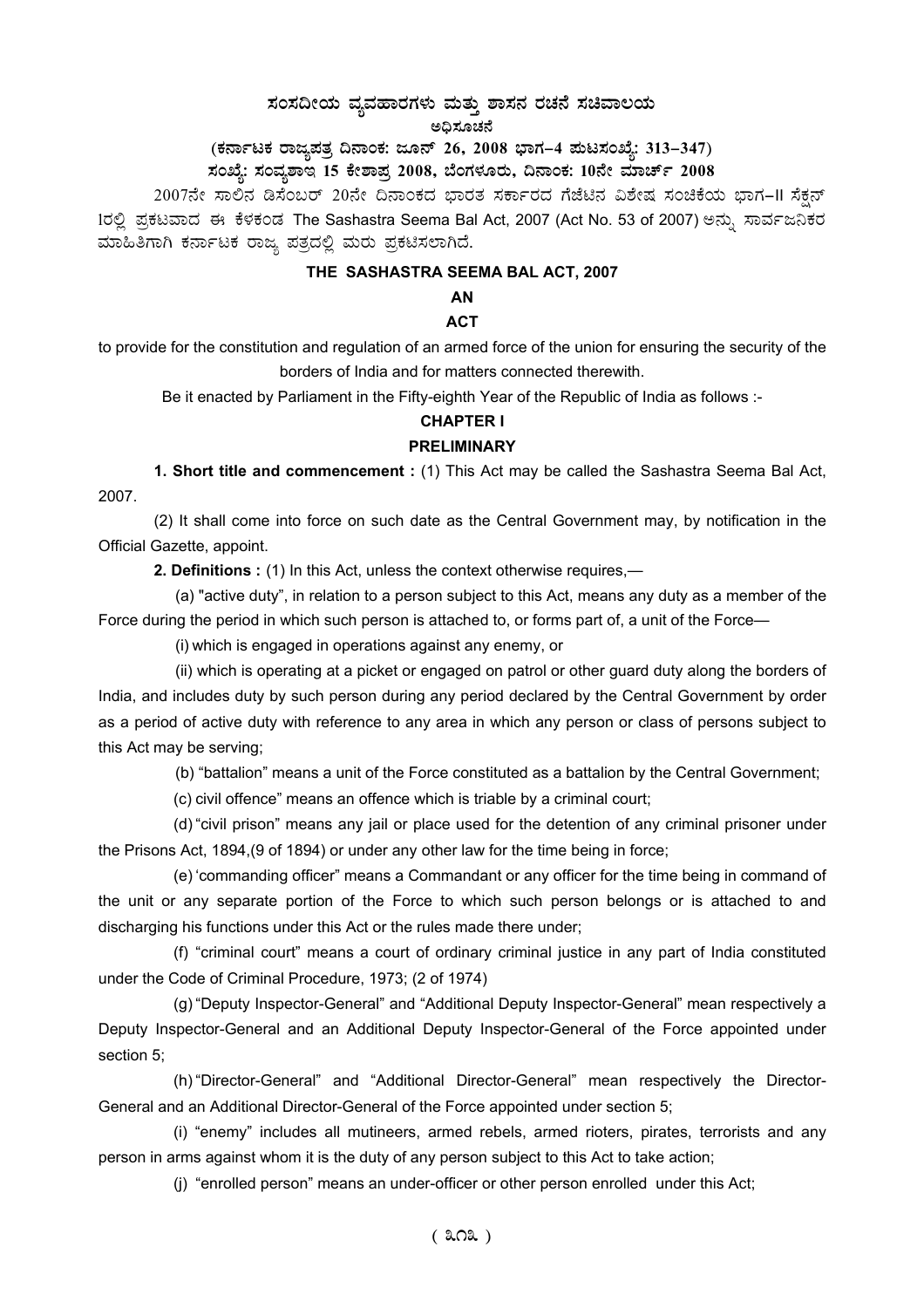(k) "Force" means the Sashastra Seema Bal;

(l) "Force Court" means a Court referred to in section 76;

(m) "Force custody" means the arrest or confinement of a member of the Force under section

69;

(n) "Inspector-General" means the Inspector-General of the Force appointed under section 5;

 (o) "Judge Attorney-General", "Additional Judge Attorney-General", "Deputy Judge Attorney-General" and "Judge Attorney" mean respectively the Judge Attorney-General, an Additional Judge Attorney-General, a Deputy Judge Attorney-General and a Judge Attorney of the Force appointed under sub-section (2) of section 95;

 (p) "member of the Force" means an officer, a subordinate officer, an under-officer or other enrolled person;

(q) "notification" means a notification published in the Official Gazette;

(r) "offence" means any act or omission punishable under this Act and includes a civil offence;

 (s) "officer" means a person appointed or in pay as an officer of the Force, but does not include a subordinate officer or an under-officer;

(t) "prescribed" means prescribed by rules made under this Act;

(u) "rule means a rule made under this Act;

 (v) "subordinate officer" means a person appointed or in pay as a Subedar Major or Inspector or Sub-Inspector and Assistant Sub-Inspector of the Force:

(w) "superior officer", when used in relation to a person subject to this Act, means

 (i) any member of the Force to whose command such person is for the time being subject in accordance with the rules;

 (ii) any officer of a higher rank or class or of a higher grade in the same class, and includes, when such person is not an officer, a subordinate officer or an under-officer of higher rank, class or grade;

(x) "under-officer" means a Head Constable of the Force;

(y) "unit" includes—

 (i) any body of officers and other members of the Force for which a separate authorised establishment exists;

 (ii) any separate body of persons subject to this Act employed on any service and not attached to a unit as aforesaid;

 (iii) any other separate body of persons composed wholly or partly of persons subject to this Act and specified as a unit by the Central Government.

 (2) All words and expressions used and not defined in this Act but defined in the Indian Penal Code, the Army Act. 1950 (45 of 1860) or the National Security Guard Act, 1986 (46 of 1950), shall have the same meanings respectively assigned to them in that Code or those Acts (47 of 1986)

 (3) In this Act, references to any law not in force in the State of Jammu and Kashmir shall be construed as references to the corresponding law in force in that State.

 **3. Persons subject to this Act.:** (1) The following persons appointed (whether on deputation or in any other manner) in the Force shall be subject to this Act, wherever they may be, namely:—

(a) officers and subordinate officers; and

(b) under-officers and other persons enrolled under this Act.

 (2) Every person subject to this Act shall remain so subject until repatriated, retired, released, discharged, removed or dismissed from the Force in accordance with the provisions of this Act and the rules.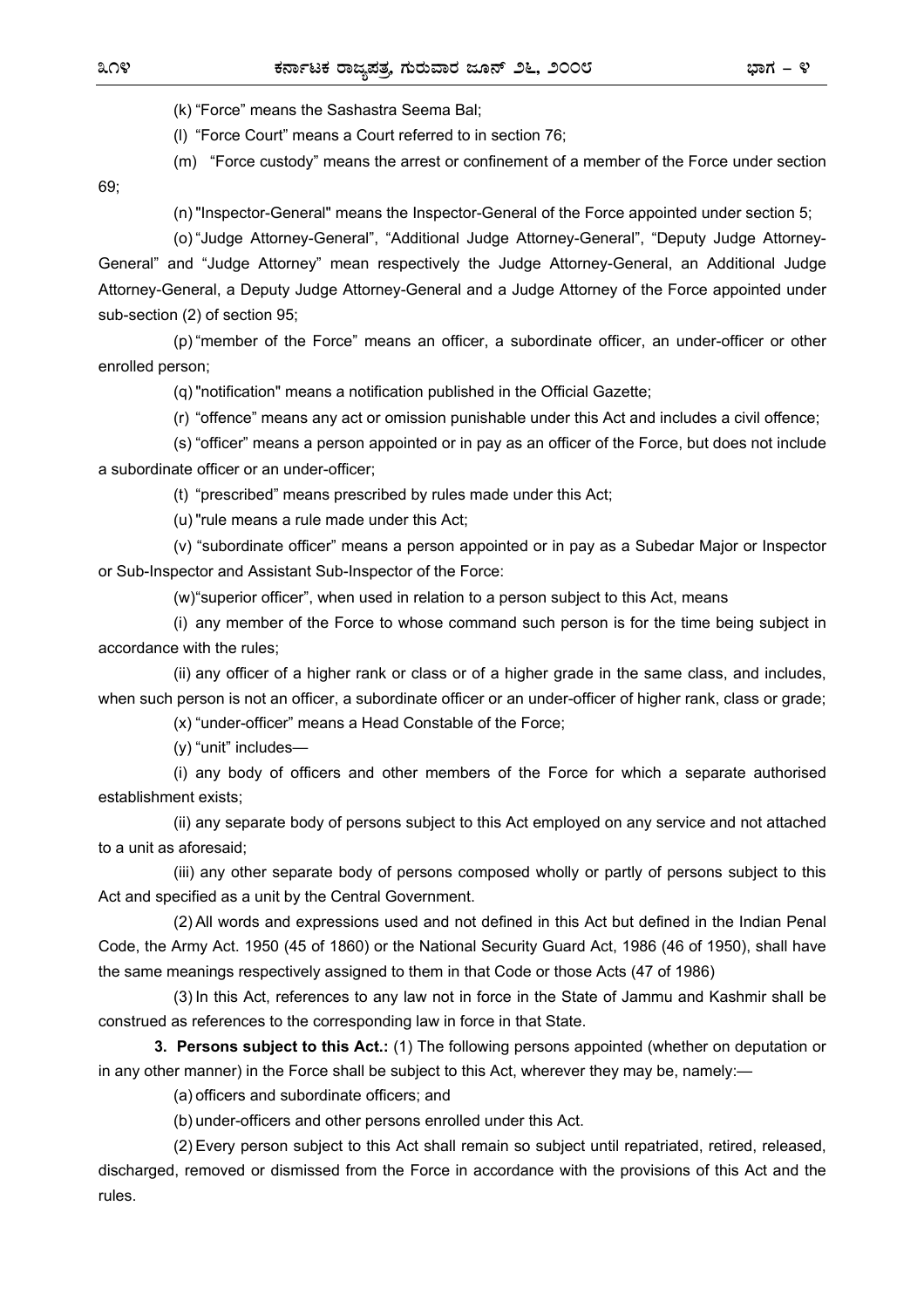#### **CHAPTER II**

# **CONSTITUTION OF THE FORCE AND CONDITIONS OF SERVICE OF THE MEMBERS OF THE FORCE**

 **4. Constitution of the Force :** (1) There shall be an armed force of the Union called the Sashastra Seema Bal for ensuring the security of the borders of India and performing such other duties as may be entrusted to it by the Central Government

 (2) Subject to the provisions of this Act, the Force shall be constituted in such manner as may be prescribed and the conditions of service of the members of the Force shall be such as may be prescribed.

 **5. Control, direction, etc :** (1) The general superintendence, direction and control of the Force shall vest in, and be exercised by, the Central Government and subject thereto and to the provisions of this Act and the rules made in this behalf, the command and supervision of the Force shall vest in an officer to be appointed by the Central Government as the Director-General of the Force.

 (2) The Director-General shall, in the discharge of his duties under this Act, be assisted by such number of Additional Directors-General, Inspectors-General, Deputy Inspectors-General, Additional Deputy Inspectors-General, Commandants and other officers, as may be appointed by the Central Government.

 **6. Enrolment :** The persons to be enrolled to the Force, the mode of enrolment and the procedure for enrolment shall be such as may be prescribed.

 **7. Liability for service outside India :**Every member of the Force shall be liable to serve in any part of India as well as outside India.

 **8. Resignation and withdrawal from the post :** No member of the Force shall be at liberty,—

(a) to resign his appointment during the term of his engagement; or

 (b) to withdraw himself from all or any of the duties of his appointment, except with the previous permission in writing of the prescribed authority.

 **9. Tenure of service under the Act :** Every person subject to this Act shall hold office during the pleasure of the President.

 **10. Termination of service by Central Government :** Subject to the provisions of this Act and the rules, the Central Government may dismiss or remove from the service any person subject to this Act.

 **11. Dismissal, removal or reduction in rank by the Director- General and by other Officers :** (1) The Director-General, or any Additional Director-General or Inspector-General may dismiss or remove from the service or reduce to a lower grade or rank any person subject to this Act other than an officer.

 (2) An officer not below the rank of Deputy Inspector-General or any prescribed officer may dismiss or remove from the service any person under his command other than an officer or a subordinate officer of such rank as may be prescribed.

 (3) Any such officer as is mentioned in sub-section (2) may reduce to a lower grade or rank any person under his command except an officer or a subordinate officer.

 (4) The exercise of any power under this section shall be subject to the provisions of this Act and the rules.

 **12. Certificate of termination of service :** A subordinate officer, or an under-officer or other enrolled person who is retired, discharged, released, removed or dismissed from the service shall be furnished by the officer, to whose command he is subject, with a certificate in Hindi or English language setting forth

(a) the authority terminating his service;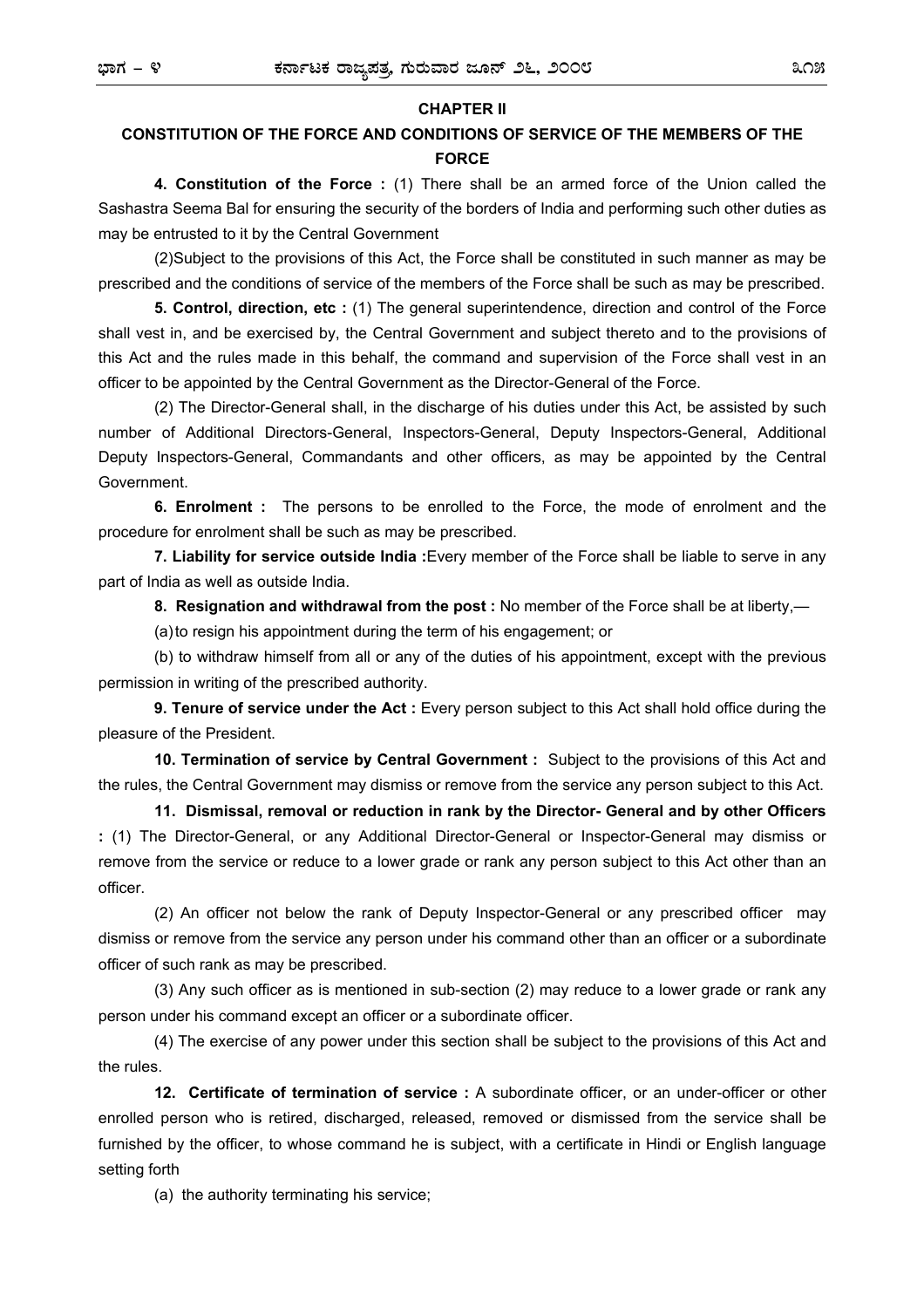(b) the cause for such termination; and

(c) the full period of his service in the Force.

 **13. Restrictions respecting right to form association, freedom of speech, etc :** (1) No person subject to this Act shall, without the previous sanction in writing of the Central Government or of the prescribed authority,—

 (a) be a member of, or be associated in any way with, any trade union, labour union political association, or with any class of trade unions, labour unions or political associations; or

 (b) be a member of, or be associated in any way with, any society, institution, association or organisation which is not recognised as part of the Force or is not of a purely social, recreational or religious nature; or

 (c) communicate with the press or publish or cause to be published any book, letter or other document except where such communication or publication is in the bona fide discharge of his duties or is of a purely literary, artistic or scientific character or is of a prescribed nature.

**Explanation.—**If any question arises as to whether any society, institution, association or organisation is of a purely social, recreational or religious nature under clause (b) of this sub-section, the decision of the Central Government thereon shall be final.

 (2) No person subject to this Act shall participate in, or address, any meeting or take part in any demonstration organised by any body of persons for any political purposes or for such other purposes as may be prescribed.

 **14. Redressal of grievances of persons other than officers :** (1) Any person subject to this Act other than an officer who deems himself wronged by any superior or other officer may complain to the officer under whose command he is serving.

 (2) When the officer complained against is the officer to whom any complaint should, under subsection (1), be preferred, the aggrieved person may complain to such officer's next superior officer.

 (3) Every officer receiving any such complaint shall make as complete an investigation into it as may be possible for giving full redress to the complainant, or when necessary, refer the complaint to a superior authority.

 (4) The Director-General may revise any decision made under any of the foregoing sub-sections, but, subject thereto, such decision shall be final.

 **15. Redressal of grievances of officers :** Any officer who deems himself wronged by his commanding officer or any other superior officer and who, on due application made to his commanding officer or such other superior officer, does not receive the redress to which he considers himself entitled, may complain to the Director-General or the Central Government through proper channel.

#### **CHAPTER III**

#### **OFFENCES**

 **16. Offences in relation to enemy and punishable with death :**Any person subject to this Act who commits any of the following offences, namely:—

 (a) shamefully abandons or delivers up any post, place or guard, committed to his charge or which it is his duty to defend; or

 (b) intentionally uses any means to compel or induce any person subject to this Act or to any other law relating to military, naval, air force or any other armed force of the Union to abstain from acting against the enemy or to discourage such person from acting against the enemy; or

 (c) in the presence of the enemy, shamefully casts away his arms, ammunition, tools or equipment or misbehaves in such manner as to show cowardice; or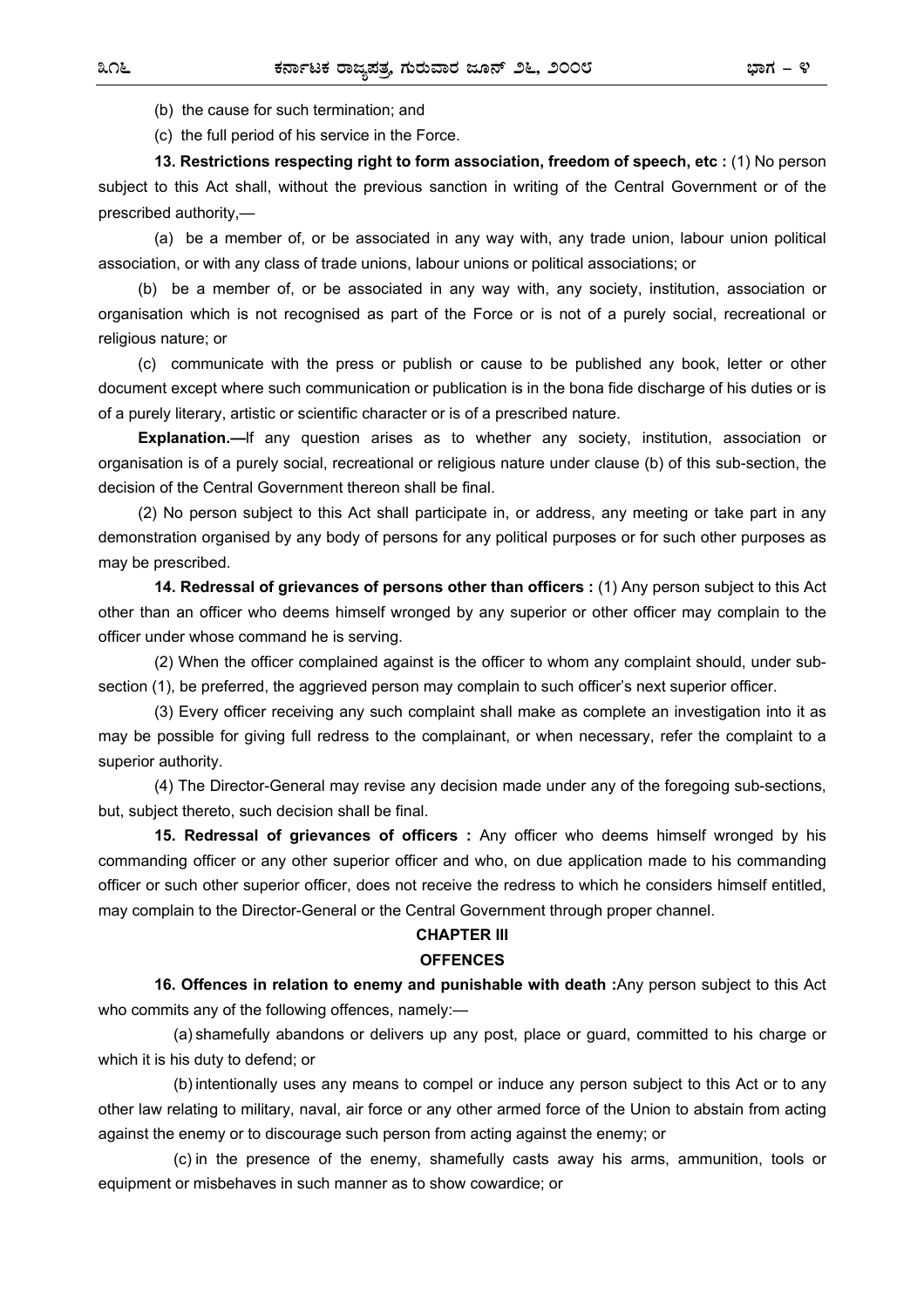(d) treacherously holds correspondence with, or communicates intelligence to, the enemy, terrorist or any person in arms against the Union; or

 (e) directly or indirectly assists the enemy or terrorist with money, arms, ammunition, stores or supplies or in any other manner whatsoever; or

 (f) in time of active operation against the enemy or terrorist, intentionally occasions a false alarm in action, camp, quarters, or spreads or causes to be spread reports calculated to create alarm or despondency; or

 (g) in time of action leaves his commanding officer or other superior officer or his post, guard, picket, patrol or party without being regularly relieved or without leave; or

 (h) having been captured by the enemy or made a prisoner of war, voluntarily serves with or aids the enemy; or

(i) knowingly larbours or protects an enemy, not being a prisoner; or

 (J) being a sentry in time of active operation against the enemy or alarm, sleeps upon his post or is intoxicated; or

 (k) knowingly does any act calculated to imperil the success of the Force or the military, naval or air force of India or any forces co-operating therewith or any part of such forces, shall, on conviction by a Force Court, be liable to suffer death or such less punishment as is in this Act mentioned.

 **17. Offences in relation to the enemy and not punishable with death :** Any person subject to this Act who commits any of the following offences, namely:—

 (a) is taken prisoner or captured by the enemy, by want of due precaution or through disobedience of order, or wilful neglect of duty, or having been taken prisoner or so captured fails to rejoin his service when able to do so; or

 (b) without due authority holds correspondence with, or communicates intelligence to, the enemy or any person in league with the enemy or having come by the knowledge of any such correspondence or communication, wilfully omits to disclose it immediately to his commandant or other superior officer,

 shall, on conviction by a Force Court, be liable to suffer imprisonment for a term which may extend to fourteen years or such less punishment as is in this Act mentioned.

 **18. Offences punishable more severely on active duty than at other times :** Any person subject to this Act who commits any of the following offences, namely:—

(a) forces a safeguard, or forces or uses criminal force to a sentry; or

(b) breaks into any house or other place in search of plunder; or

(c) being a sentry, sleeps upon his post or is intoxicated; or

(d) without orders from his superior officer leaves his guard, picket, patrol or post; or

 (e) intentionally or through neglect occasions a false alarm in camp or quarters, or spreads or causes to be spread reports calculated to create unnecessary alarm or despondency; or

 (f) makes known the parole, watchword or countersign to any person not entitled to receive it; or knowingly gives a parole, watchword or a countersign different from what he received,

shall, on conviction by a Force Court,—

 (i) if he commits any such offence when on active duty, be liable to suffer imprisonment for a term which may extend to fourteen years or such less punishment as is in this Act mentioned; and

 (ii) if he commits any such offence when not on active duty, be liable to suffer imprisonment for a term which may extend to seven years or such less punishment as is in this Act mentioned.

 **19. Mutiny :** Any person subject to this Act who commits any of the following offences, namely:—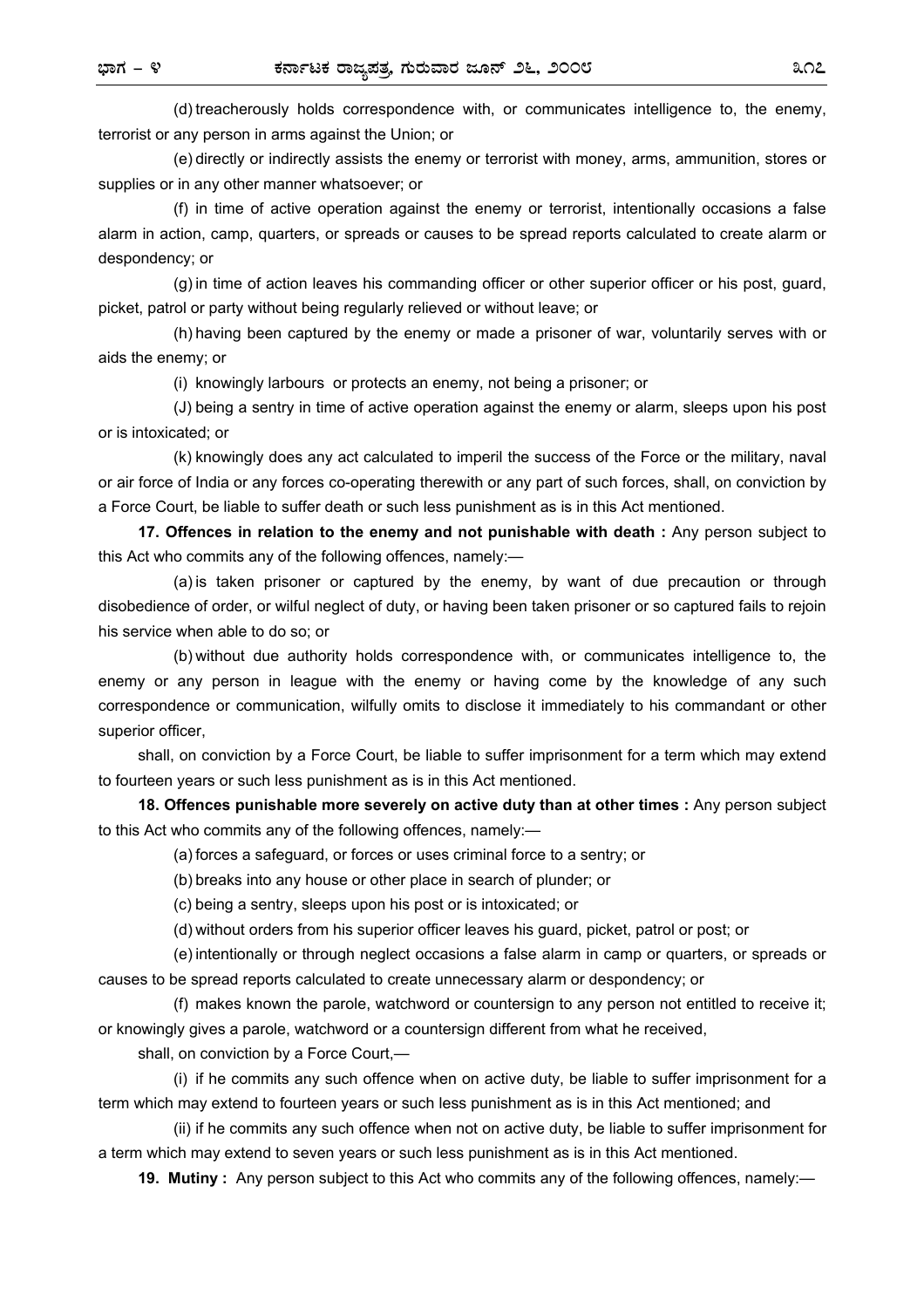(a) begins, incites, causes or conspires with any other person to cause any mutiny in the Force or in The military, naval or air force of India or any forces cooperating therewith; or

(b) joins in any such mutiny; or

 (c) being present at any such mutiny, does not use his utmost endeavours to suppress the same or

 (d) knowing or having reason to believe in the existence of any such mutiny, or of any intention to mutiny or of any such conspiracy, does not, without delay, give information thereof to his commanding officer or other superior officer; or

 (e) endeavours to seduce any person in the Force or in the military, naval or air force of India or any forces co-operating therewith from his duty or allegiance to the Union,

shall, on conviction by a Force Court, be liable to suffer death or such less punishment as is in this Act mentioned.

 **20. Desertion and aiding desertion :** (1) Any person subject to this Act who deserts or attempts to desert the service

shall, on conviction by a Force Court,—

 (a) if he commits the offence when on active duty or when under orders for active duty, be liable to suffer death or such less punishment as is in this Act mentioned; and

 (b) if he commits the offence under any other circumstances, be liable to suffer imprisonment for a term which may extend to seven years or such less punishment as is in this Act mentioned.

 (2) Any person subject to this Act who knowingly harbours any such deserter shall, on conviction by a Force Court, be liable to suffer imprisonment for a term which may extend to seven years or such less punishment as is in this Act mentioned. -

 (3) Any person subject to this Act who, being cognizant of any desertion or attempt at desertion of a person subject to this Act, does not forthwith give notice to his own or some other superior officer, or take any steps in his power to cause such person to be apprehended, shall, on conviction by a Force Court, be liable to suffer imprisonment for a term which may extend to two years or such less punishment as is in this Act mentioned.

(4) For the purposes of this Act, a person deserts,

 (a) if he absents from his unit or the place of duty at any time with the intention of not reporting back to such unit or place, or who, at any time and under any circumstances when absent from his unit or place of duty, does any act which shows that he has an intention of not reporting to such unit or place of duty;

(b) if he absents himself without leave with intent to avoid any active duty.

**21. Absence without leave :** Any person subject to this Act who commits any of the following offences, namely:—

(a) absents himself without leave; or

(b) without sufficient cause overstays leave granted to him; or

 (c) being on leave of absence and having received information from the appropriate authority that any battalion or part thereof or any other unit of the Force, to which he belongs, has been ordered on active duty, fails, without sufficient cause, to rejoin without delay; or

 (d) without sufficient cause fails to appear at the time fixed at the parade or place appointed for exercise or duty; or

 (e) when on parade, or on the line of march, without sufficient cause or without leave from his superior officer, quits the parade or line of march; or

(f) when in camp or elsewhere, is found beyond any limits fixed or in any place prohibited, by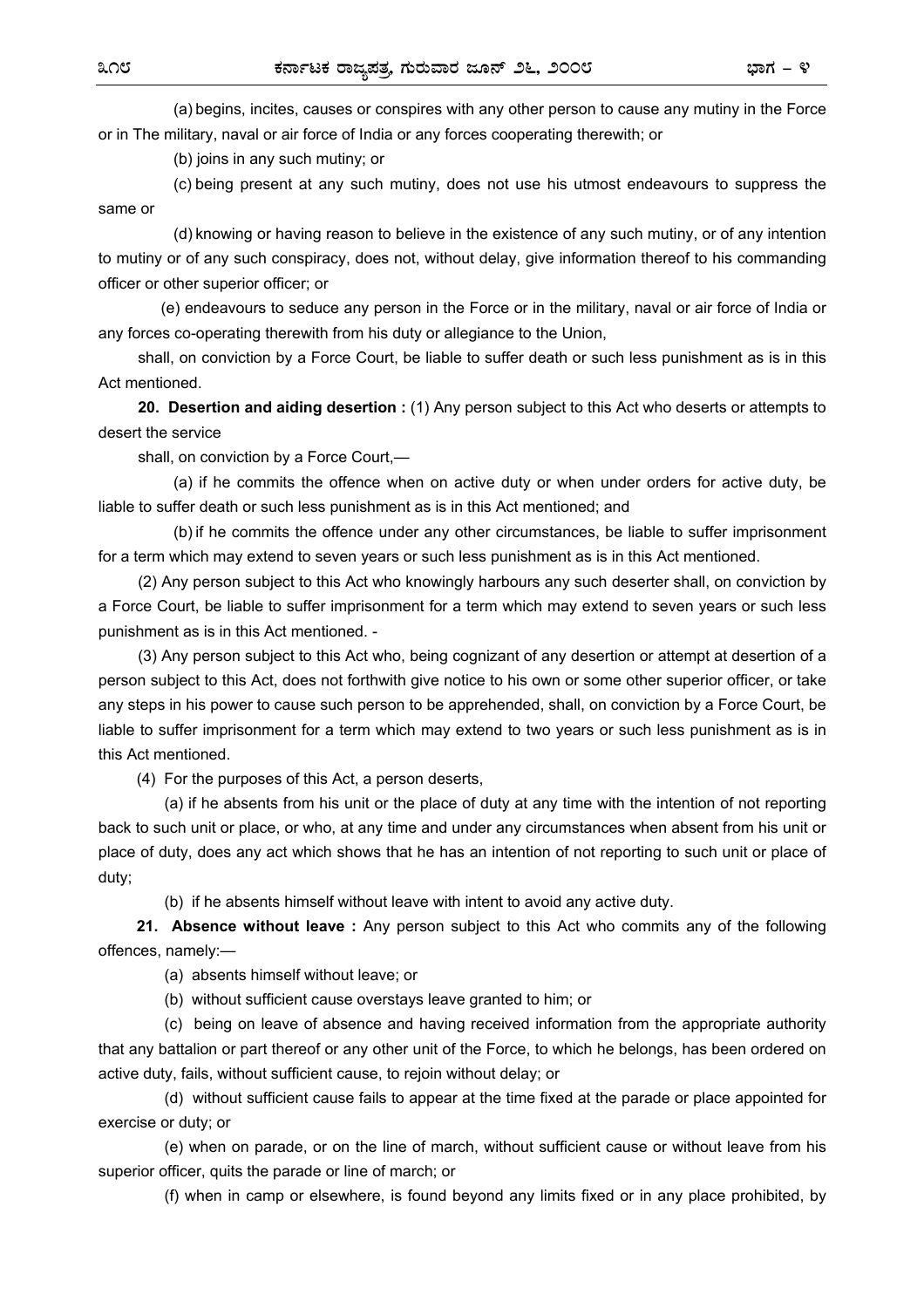any general, local or other order, without a pass or written leave from his superior officer; or

 (g) without leave from his superior officer or without due cause, absents himself from any school or training institution when duly ordered to attend there, shall, on conviction by a Force Court, be liable to suffer imprisonment for a term which may extend to three years or such less punishment as is in this Act mentioned.

**22. Striking or threatening superior officer :** Any person subject to this Act who commits any of the following offences, namely:—

(a) uses criminal force to or assaults his superior officer; or

(b) uses threatening language to such officer; or

(c) uses insubordinate language to such officer, shall, on conviction by a Force Court,—

 (i) if such officer is at the time in the execution of his office or, if the offence is committed on active duty, be liable to suffer imprisonment for a term which may extend to fourteen years or such less punishment as is in this Act mentioned; and

 (ii) in other cases, be liable to suffer imprisonment for a term which may extend to ten years or such less punishment as - is in this Act mentioned:

Provided that in the case of an offence specified in clause (c), the imprisonment shall not exceed five years.

**23. Disobedience to superior officer :** (1) Any person subject to this Act who disobeys in such manner as to show a wilful defiance of authority any lawful command given personally by his superior officer in the execution of his office whether the same is given orally, or in writing or by signal or otherwise, shall, on conviction by a Force Court, be liable to suffer imprisonment for a term which may extend to fourteen years or such less punishment as is in this Act mentioned.

(2) Any person subject to this Act who disobeys any lawful command given by his superior officer shall, on conviction by a Force Court,—

(a) if he commits such offence when on active duty, be liable to suffer imprisonment for a term which may extend to fourteen years or such less punishment as is in this Act mentioned; and

(b) if he commits such offence when not on active duty, be liable to suffer imprisonment for a term which may extend to five years or such less punishment as is in this Act mentioned.

**24. Insubordination and obstruction :** Any person subject to this Act who commits any of the following offences, namely:—

(a) being concerned in any quarrel, affray or disorder, refuses to obey any officer, though of inferior rank, who orders him into arrest, or uses criminal force to, or assaults, any such officer; or -

(b) uses criminal force to, or assaults any person, whether subject to this Act or not, in whose custody he is lawfully placed, and whether he is or is not his superior officer; or

(c) resists an escort whose duty it is to apprehend him or to have him in charge; or

(d) breaks out of barracks, camp or quarters; or

(e) neglects to obey any general, local or other order; or

(f) impedes the Force Police referred to in section 75 or any person lawfully acting on his behalf, or when called upon, refuses to assist in the execution of his duty -a Force Police or any person lawfully acting on his behalf, shall, on conviction by a Force Court, be liable to suffer imprisonment for a term which may extend, in the case of the offences specified in clauses (d) or (e), to two years, and in the case of the offences specified in the other clauses, to ten years, or in either case such less punishment as is in this Act mentioned.

**25. False information on enrolment :** Any person having become subject to this Act who is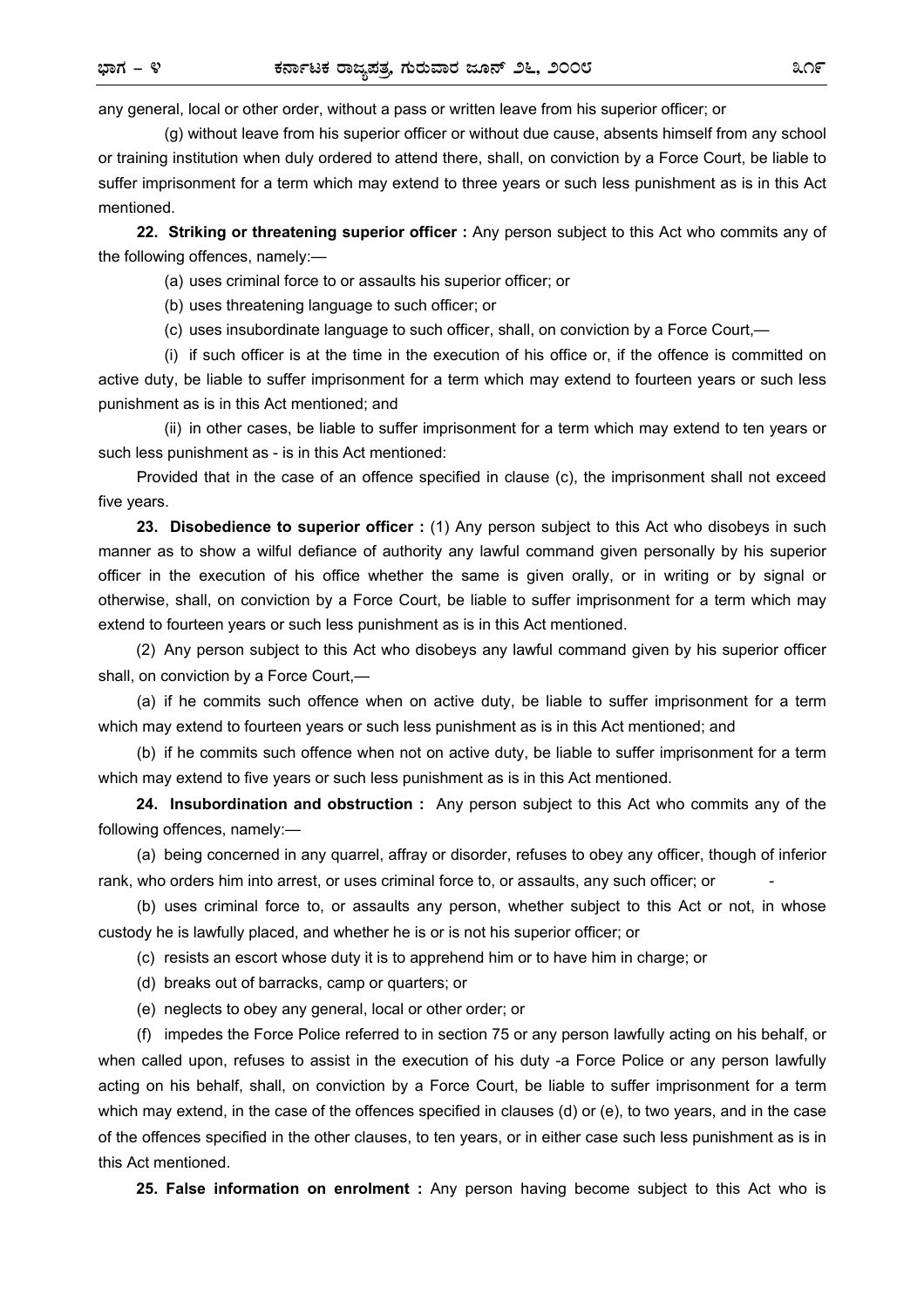discovered to have knowingly given at the time of enrolment false information to any question set forth in the prescribed form of enrolment which has been put to him by the enrolling officer before whom he appears for the purpose of being enrolled, shall, on conviction by a Force Court, be liable to suffer imprisonment for a term which may extend to five years or such less punishment as is in this Act mentioned. -

**26. unbecoming conduct :** Any officer or subordinate officer who behaves in a manner unbecoming of his position and the character expected of him shall, on conviction by a Force Court, be liable to be dismissed or to suffer such less punishment as is in this Act mentioned.

**27. Certain forms of disgraceful conduct :** Any person subject to this Act who commits any of the following offences, namely:—

(a) is guilty of any disgraceful conduct of a cruel, indecent or unnatural kind; or

(b) maligns, or feigns, or produces disease or infirmity in himself or intentionally delays his cure or aggravates his disease or infirmity; or

(c) with intent to render himself or any other person unfit for service, voluntarily causes hurt to himself or that person,

shall, on conviction by a Force Court, be liable to suffer imprisonment for a term which may extend to seven years or such less punishment as is in this Act mentioned.

**28. III-treating a subordinate :** Any officer, subordinate officer or under-officer, who uses criminal force to or otherwise ill-treats any person subject to this Act, being his subordinate in rank or position, shall, on conviction by a Force Court, be liable to suffer imprisonment for a term which may extend to seven years or such less punishment as is in this Act mentioned.

**29. Intoxication :** (/)Any person subject to this Act who is found in a state of intoxication, whether on duty or not, shall, on conviction by a Force Court, be liable to suffer imprisonment for a term which may extend to six months or such less punishment as is in this Act mentioned.

(2) For the purposes of sub-section (1), a person shall be deemed to be in a state of intoxication if, owing to the influence of alcohol or any drug whether alone, or any combination with any other substance, he is unfit to be entrusted with his duty or with any duty which he may be called upon to perform or, behaves in a disorderly manner or in a manner likely to bring discredit to the Force.

**30. Permitting escape of person in custody :** Any person subject to this Act who commits any of the following offences, namely:-

 (a) when in command of a guard, picket, patrol, detachment or post, releases without proper authority, whether wilfully or without reasonable excuse, any person committed to his charge, or refuse to receive any prisoner or person so committed; or

 (b) wilfully or without reasonable excuse allow to escape any person who is committed to his charge, or whom it is his duty to keep or guard,

shall, on conviction by a Force Court, be liable, if he has acted wilfully, to suffer imprisonment for a term which may extend to ten years or such less punishment as is in this Act mentioned, and if he has not acted wilfully, to suffer imprisonment for a term which may extend to two years or such less punishment as is in this Act mentioned.

**31. Irregularity in connection with arrest or confinement :** Any person subject to this Act who commits any of the following offences, namely:—

(a) unnecessarily detains a person in arrest or confinement without bringing him to trial, or fails to bring his case before the proper authority for investigation; or

(b) having committed a person to Force custody fails without reasonable cause to deliver at the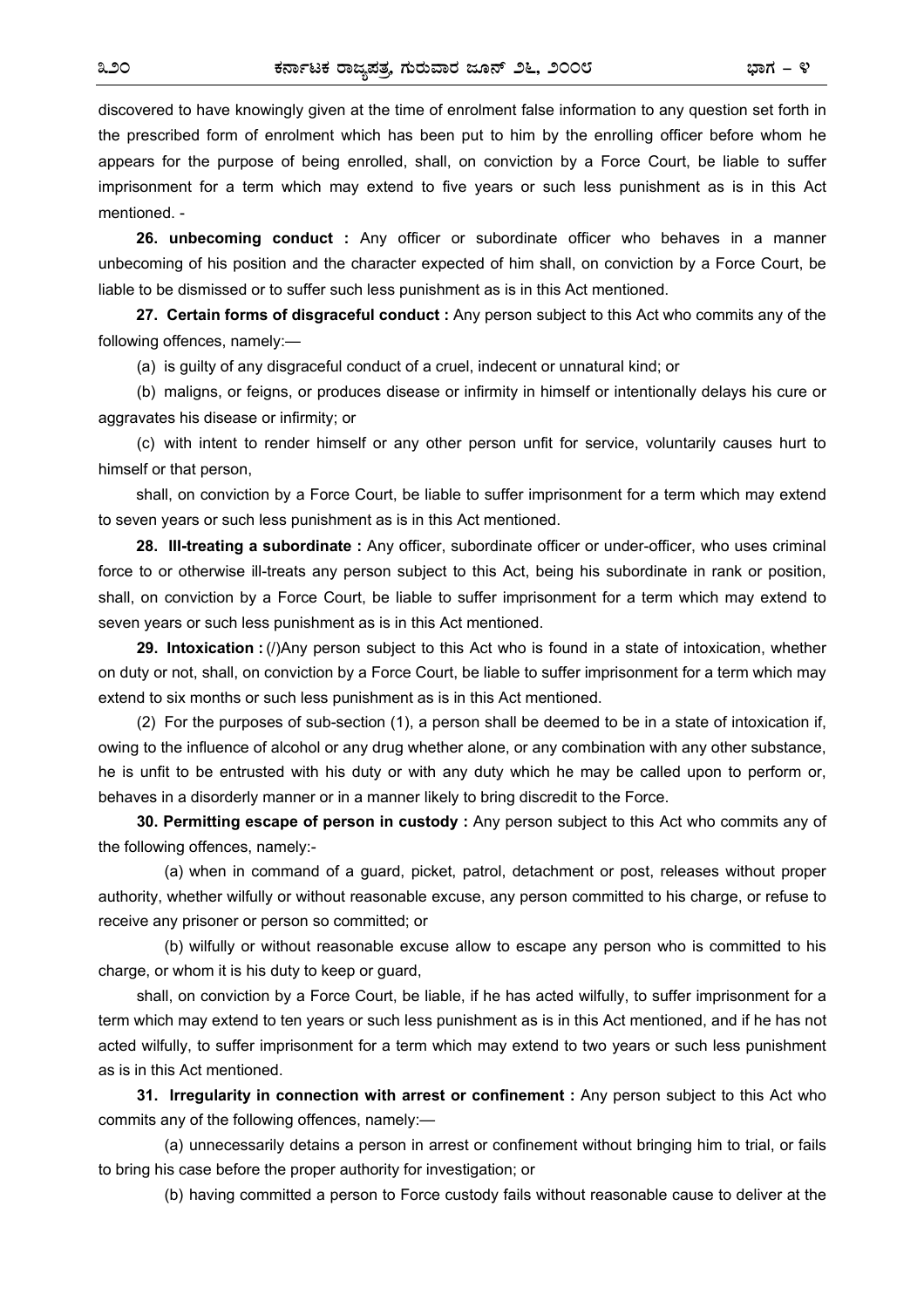time of such committal, or as soon as practicable, and in any case within forty-eight hours thereafter, to the officer or other person into whose custody the person arrested is commited, an account in writing signed by himself of the offence with which the person so committed is charged,

shall, on conviction by a Force Court, be liable to suffer imprisonment for a term which may extend to one year or such less punishment as is in this Act mentioned.

**32. Escape from custody :** Any person subject to this Act, who, being in lawful custody, escapes or attempts to escape, shall, on conviction by a Force Court, be liable to suffer imprisonment for a term which may extend to three years or such less punishment as is in this Act mentioned.

**33. Offences in respect of property :** Any person subject to this Act who commits any of the following offences, namely:—

 (a) commits theft of any property belonging to the Government, or to any Force mess, band or institution, or to any person subject to this Act; or

(b) dishonestly misappropriates or converts to his own use any such property; or

(c) commits criminal breach of trust in respect of any such property; or

 (d) dishonestly receives or retains any such property in respect of which any of the offences under clauses (a), (b) and (c) has been committed, knowing or having reasons to believe the commission of such offences; or

(e) wilfully destroys or injures any property of the Government entrusted to him; or

 (f) does any other thing with intent to defraud, or to cause wrongful gain to one person or wrongful loss to another person, shall, on conviction by a Force Court, be liable to suffer imprisonment for a term which may extend to ten years or such less punishment as is in this Act mentioned.

**34. Extortion and exaction :** Any person subject to this Act who commits any of the following offences, namely:-

(a) commits extortion; or

(b) without proper authority exacts from any person money, provisions or service, shall, on conviction by a Force Court, be liable to suffer imprisonment for a term which may extend to ten years or such less punishment as is in this Act mentioned.

**35. Making away with equipment :** Any person subject to this Act who commits any of the following offences, namely:-

(a) makes away with, or is concerned in making away with, any arms, ammunition, equipment, instruments, tools, clothing or any other thing being the property of the Government issued to him for his use or entrusted to him; or

(b) loses by neglect anything mentioned in clause (a); or

(c) sells, pawns, destroys or defaces any medal or decoration granted to him,

shall, on conviction by a Force Court, be liable to suffer imprisonment for a term which may; extend, in the case of the offences specified in clause (a), to ten years, and in the case of the offences, specified in the other clauses, to five years, or in either case such less punishment as is in this Act mentioned.

**36. Injury to property, etc :** Any person subject to this Act who commits any of the following offences, namely:—

(a) destroys or injures any property mentioned in clause (a) of section 35, or any property belonging to any Force mess, band or institution, or to any person subject to this Act; or

(b) commits any act which causes damage to, or destruction of, any property of the Government by fire; or

(c) kills, injures, makes away with, ill-treats or loses, any animal entrusted to him,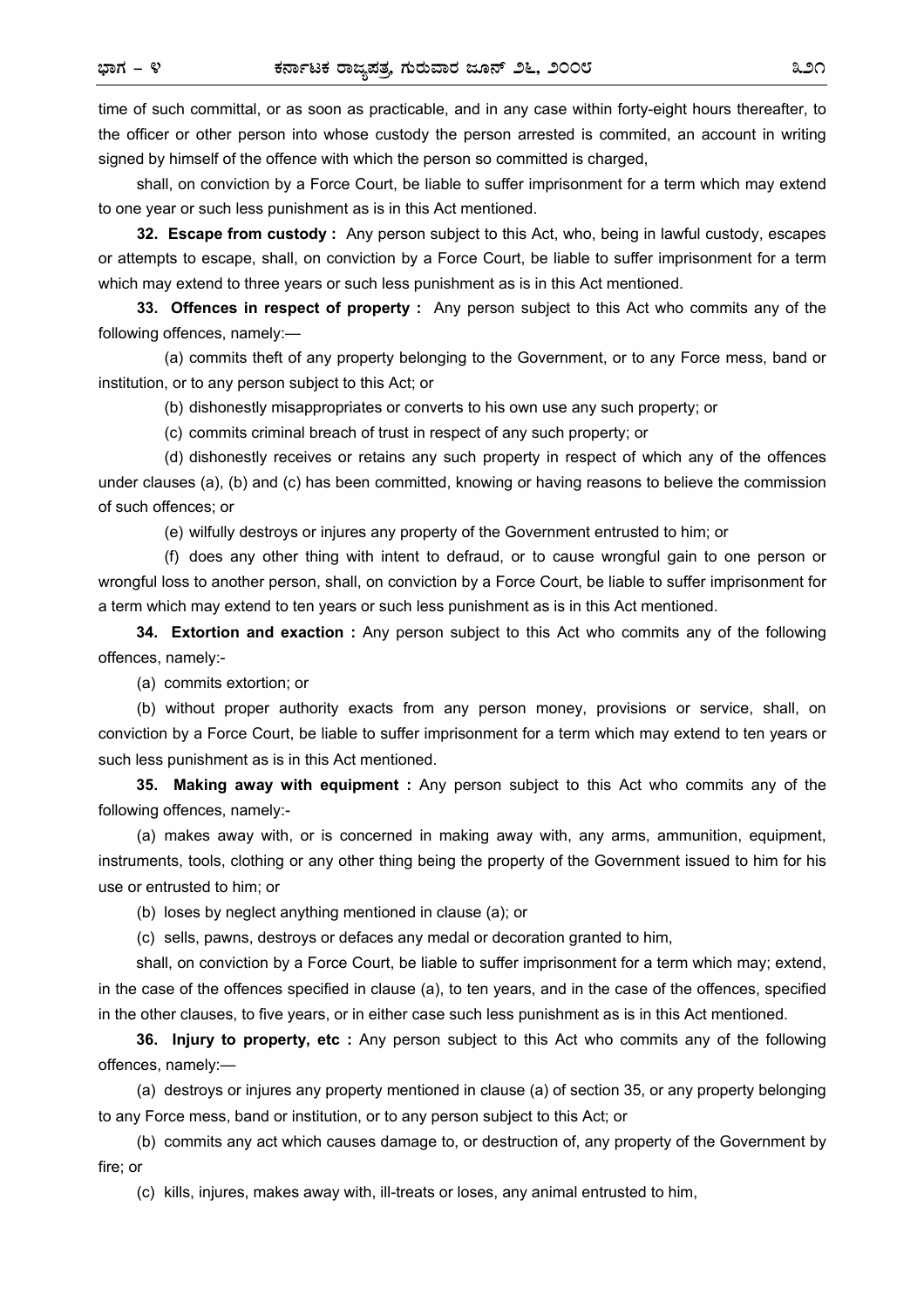shall, on conviction by a Force Court, be liable, if he has acted wilfully, to suffer imprisonment for a term which may extend to ten years or such less punishment as is in this Act mentioned; and if he has acted without reasonable excuse, to suffer imprisonment for a term which may extend to five years or such less punishment as is in this Act mentioned.

**37. False accusations :** Any person subject to this Act who commits any of the following offences, namely:—

(a) makes a false accusation against any person subject to this Act, knowing or having reason to believe such accusation to be false; or

(b) in making a complaint against any person subject to this Act makes any statement affecting the character of such person, knowing or having reason to believe such statement to be false, or knowingly and wilfully suppresses any material facts,

shall, on conviction by a Force Court, be liable to suffer imprisonment for a term which may extend to three years or such less punishment as is in this Act mentioned.

**38. Falsifying official documents and false declarations :** Any person subject to this Act who commits any of the following offences, namely:—

(a) in any report, return, list, certificate, book or other document made or signed by him, or of the contents of which it is his duty to ascertain the accuracy, knowingly makes, or is privy to the making of, any false or fraudulent statement; or

(b) in any document of the description mentioned in clause (a) knowingly makes, or is privy to the making of, any omission, with intent to defraud; or

 (c) knowingly and with intent to injure any person, or knowingly and with intent to defraud, suppresses, defaces, alters or makes away with any document which it is his duty to preserve or produce; or

 (d) where it is his official duty to make a declaration respecting any matter knowingly makes a false declaration; or

 (e) obtains for himself, or for any other person, any pension, allowance or other advantage or privilege by a statement which is false, and which he either knows or believes to be false or does not believe to be true, or by making or using a false entry in any book or record, or by making any document containing a false statement, or by omitting to make a true entry or document containing a true statement,

shall, on conviction by a Force Court, be liable to suffer imprisonment for a term which may extend to ten years or such less punishment as is in this Act mentioned.

**39. Signing in blank and failure to report :** Any person subject to this Act who commits any of the following offences, namely:—

 (a) when signing any document relating to pay, arms, ammunitions, equipment, clothing, supplies or stores, or any property of the Government fraudulently leaves in blank any material part for which his signature is a voucher; or

 (b) refuses or by culpable neglect omits to make or send a report or return which it is his duty to make or send,

shall, on Conviction by a Force Court, be liable to suffer imprisonment for a term which may extend to three years or such less punishment as is in this Act mentioned.

**40.Offences relating to Force Court :** Any person subject to this Act who commits any of the following offences, namely:—

(a) being duly summoned or ordered to attend as a witness before a Force Court, wilfully or without reasonable excuse, makes default in attending; or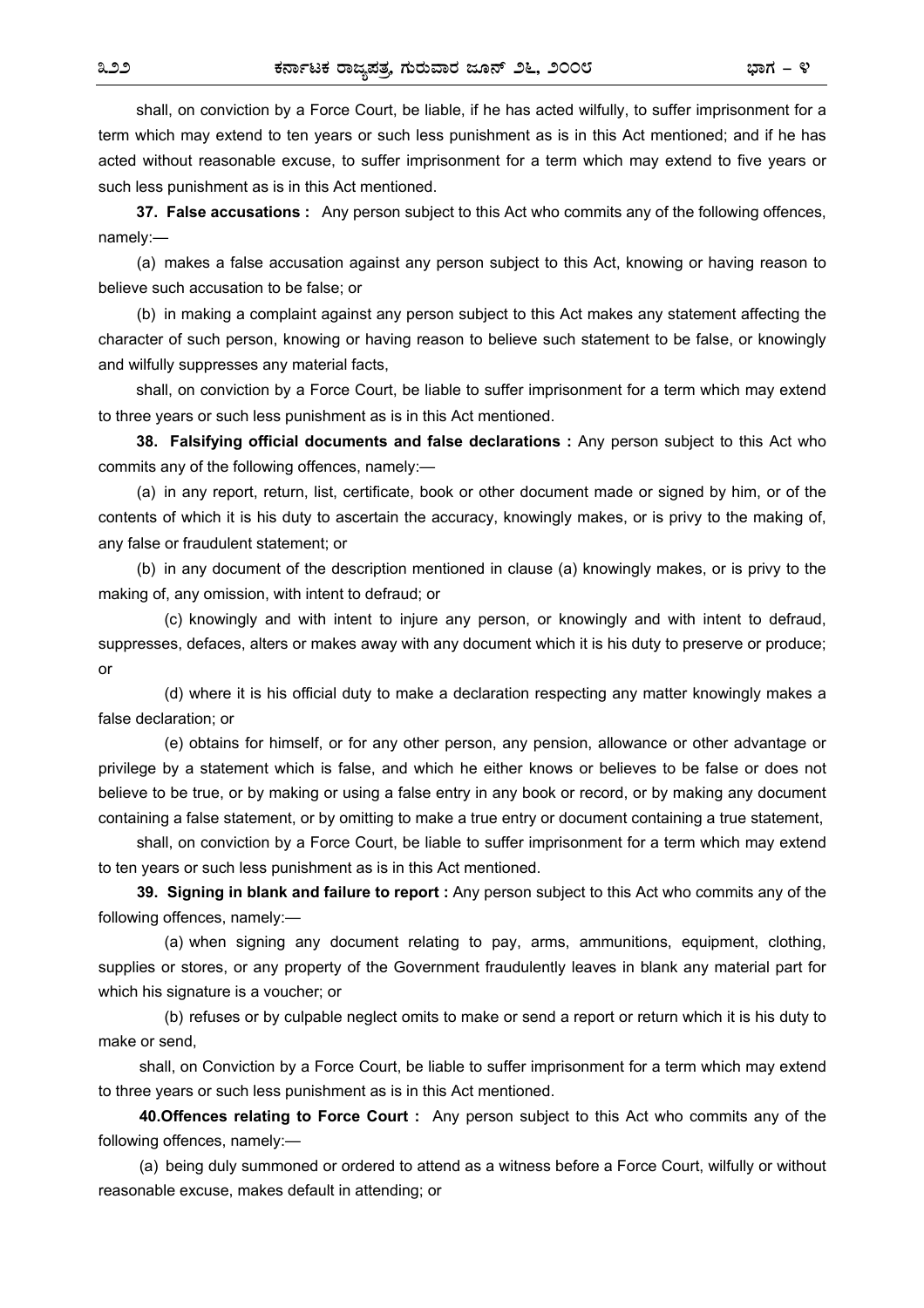(b) refuses to take an oath or make an affirmation legally required by a Force Court to be taken or made; or

(c) refuses to produce or deliver any document in his power or control legally required by a Force Court to be produced or delivered by him; or

(d) refuses, when a witness, to answer any question which he is by law bound to answer; and

(e) is guilty of contempt of the Force Court by using insulting or threatening language, or by causing any interruption or disturbance in the proceedings of such court,

shall, on conviction by a Force Court, be liable to suffer imprisonment for a term which may extend to three years or such less punishment as is in this Act mentioned.

**41. False evidence :** Any person subject to this Act who, having been duly sworn or affirmed before any Force Court or other court competent under this Act to administer an oath or affirmation, makes any statement which is false, and which he either knows or believes to be false or does not believe to be true, shall, on conviction by a Force Court, be liable to suffer imprisonment for a term which may extend to seven years or such less punishment as is in this Act mentioned.

**42. Unlawful detention of pay :** Any officer, subordinate officer or an under-officer who, having received the pay of a person subject to this Act unlawfully detains or refuses to pay the same when due, shall, on conviction by a Force Court, be liable to suffer imprisonment for a term which may extend to five years or such less punishment as is in this Act mentioned.

**43. Violation of good order and discipline :** Any person subject to this Act who is guilty of any act or omission which, though not specified in this Act, is prejudicial to good order and discipline of the Force shall, on conviction by a Force Court, be liable to suffer imprisonment for a term which may extend to seven years or such less punishment as is in this Act mentioned.

**44. Miscellaneous offences :** Any person subject to this Act who commits any of the following offences, namely:----

 (a) being in command at any post or on the march, and receiving a complaint that any one under his command has beaten or otherwise maltreated or oppressed any person, or has disturbed any fair or market, or committed any riot or trespass, fails to have due reparation made to the injured person or to report the case to the proper authority; or

 (b) by defiling any place of worship, or otherwise, intentionally insults the religion, or wounds the religious feelings of any person; or

 (c) attempts to commit suicide, and in such attempt does any act towards the commission of such offence; or

 (d) being below the rank of subordinate officer, when off duty, appears without proper authority, in or about camp, or in or about, or when going to, or returning from, any town or bazaar, carrying a rifle, sword or other offensive weapon; or

 (e) directly or indirectly accepts or obtains, or agrees to accept, or attempts to obtain, for himself or for any other person, any gratification as a motive or reward for procuring the enrolment of any person, or leave of absence, promotion or any other -advantage or indulgence for any person in the service; or

 (f) commits any offence against the property or person of any inhabitant of, or resident in, the country in which he is serving, shall, on conviction by a Force Court, be liable to suffer imprisonment for a term which may extend to seven years or such less punishment as is in this Act mentioned.

**45. Attempt :** Any person subject to this Act who attempts to commit any of the offences specified in sections 16 to 44 (both inclusive) and in such attempt does any act towards the commission of the offence shall, on conviction by a Force Court, where no express provision is made by this Act for the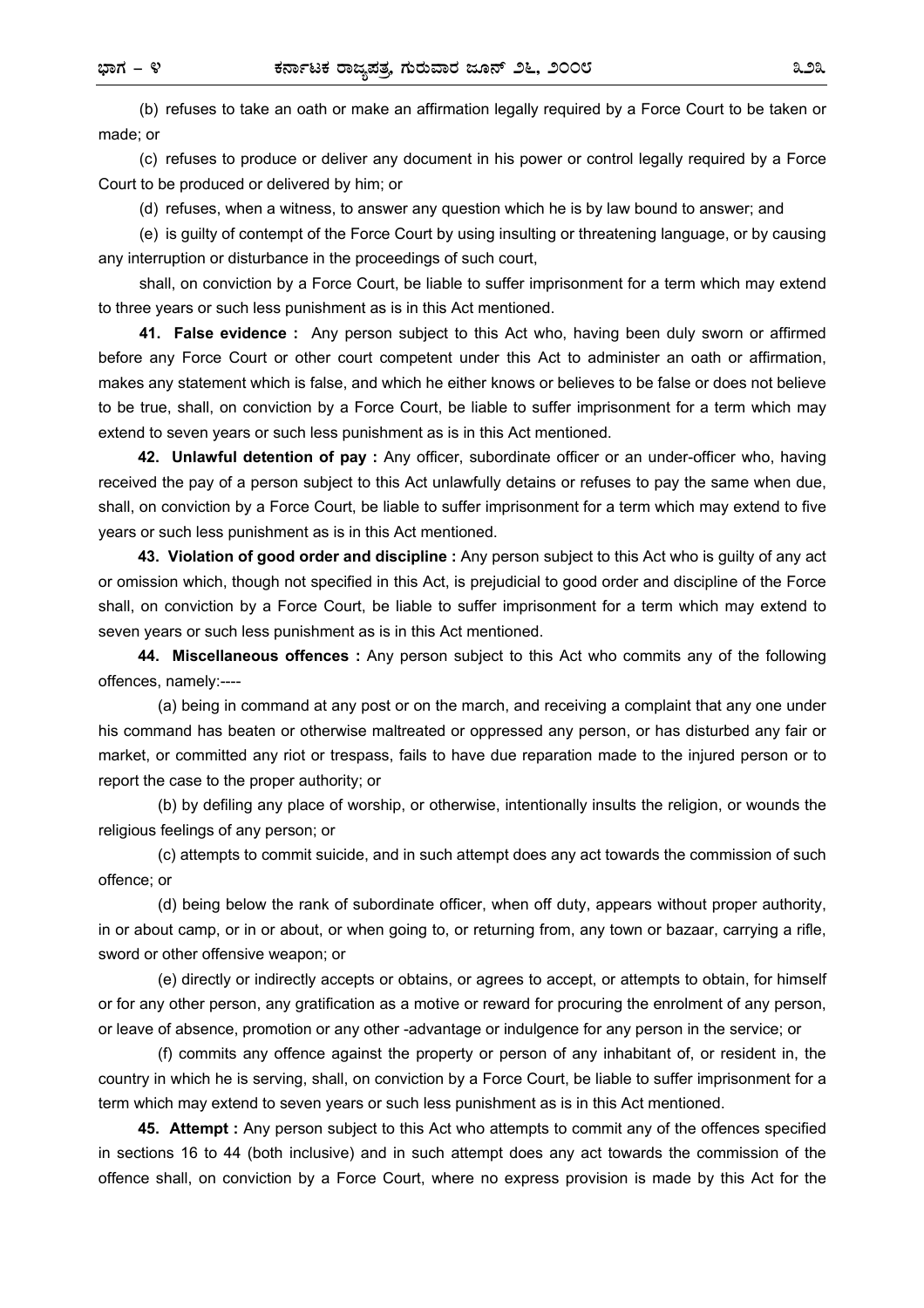punishment of such attempt, be liable,

(a) if the offence attempted to be committed is punishable with death, to suffer imprisonment for a term which may extend to fourteen years or such less punishment as is in this Act mentioned; and

 (b) if the offence attempted to be committed is punishable with imprisonment, to suffer imprisonment for a term which may extend to one-half of the longest term provided for that offence or such less punishment as is in this Act mentioned.

**46. Abetment of offences that have been committed :** Any person subject to this Act who abets the commission of any of the offences specified in sections 16 to 44 (both inclusive) shall, on conviction by a Force Court, if the Act abetted is committed in consequence of the abetment and no express provision is made by this Act for the punishment of such abetment, be liable to suffer the punishment provided for that offence or such less punishment as is in this Act mentioned.

**47. Abetment of offences punishable with death and not committed :** Any person subject to this Act who abets the commission of any of the offences punishable with death, under sections 16, 19 and sub-section (1) of section 20 shall, on conviction by a Force Court, if that offence be not committed in consequence of the abetment, and no express provision is made by this Act for the punishment of such abetment, be liable to suffer imprisonment for a term which may extend to fourteen years or such less punishment as is in this Act mentioned.

**48. Abetment of offences punishable with imprisonment and not committed :** Any person subject to this Act who abets the commission of any of the offences specified in sections 16 to 44 (both inclusive) and punishable with imprisonment shall, on conviction by a Force Court, if that offence be not committed in consequence of the abetment, and no express provision is made by this Act for the punishment of such abetment, be liable to suffer imprisonment for a term which may extend to one-half of the longest term provided for that offence or such less punishment as is in this Act mentioned.

**49. Civil offences :** Subject to the provisions of section 50, any person subject to this Act who at any place in, or beyond, India commits any civil offence shall be deemed to be guilty of an offence against this Act and, if charged therewith under this section shall be liable to be tried by a Force Court and, on conviction, be punishable as follows, namely:—

 (a) if the offence is one which would be punishable under any law in force in India with death, he shall be liable to suffer any punishment, assigned for the offence, by the aforesaid law and such less punishment as is in this Act mentioned; and

 (b) in any other case, he shall be liable to suffer any punishment, assigned for the offence by the law in force in India, or imprisonment for a term which may extend to seven years, or such less punishment as is in this Act mentioned.

**50. Civil offences not triable by a Force Court :** A person subject to this Act who commits an offence of murder or culpable homicide not amounting to murder against, or of rape in relation to, a person not subject to this Act shall not be deemed to be guilty of an offence under this Act and shall not be tried by a Force Court, unless he commits any of the said offences—

- (a) while on active duty; or
- (b) at any place outside India; or
- (c) at any place specified by (he Central Government by notification, in this behalf.

#### **CHAPTER IV**

#### **PUNISHMENTS**

**51. Punishment by Force courts :** (1) Punishments may be inflicted in respect of offences committed by persons subject to this Act and convicted by Force Courts according to the scale following,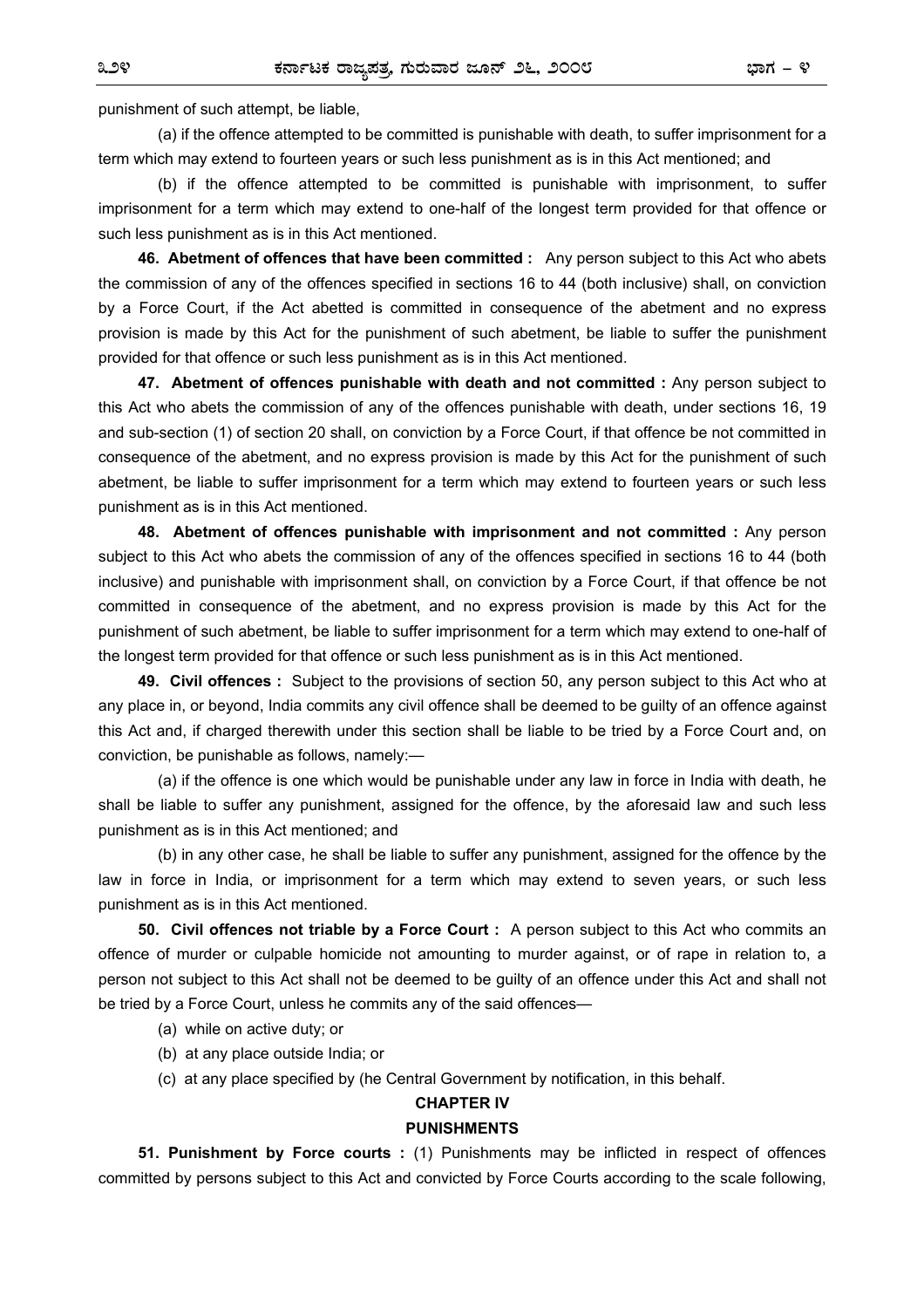namely:—

(a) death;

 (b) imprisonment which may be for the term of life or any other lesser term but excluding imprisonment for a term not exceeding three months in Force custody;

(c) dismissal or removal from the service;

(d) compulsory retirement from the service;

(e) imprisonment for a term not exceeding three months in Force custody;

 (f) reduction to the ranks or to a lower rank or grade or a place in the list of their rank in the case of an under-officer;

(g) reduction to next lower rank in case of an officer or subordinate officer:

Provided that no officer shall be reduced to a rank lower than the one to which he was initially appointed;

 (h) forfeiture of seniority of rank and forfeiture of all or any part of the service for the purpose of promotion;

(i) forfeiture of service for the purpose of increased pay or pension;

(j) fine, in respect of civil offences;

 (k) severe reprimand or reprimand except in the case of persons below the rank of an underofficer;

 (l) forfeiture of pay and allowances for a period not exceeding three months for an offence committed on active duty;

 (m) forfeiture in the case of person sentenced to dismissal from the service of all arrears of pay and allowances and other public money due to him at the time of such dismissal;

 (n) stoppage of pay and allowances until any proved loss or damage occasioned by the offence for which he is convicted is made good.

(2) Each of the punishments specified in sub-section (1) shall be deemed to be inferior in degree to every punishment preceding it in the above scale.

**52. Alternative punishments by Force Courts :** Subject to the provisions of this Act, a Force Court may, on convicting a person subject to this Act of any of the offences specified in sections 16 to 48 (both inclusive) award either the particular punishment with which the offence is stated in the said sections to be punishable or, in lieu thereof, any one of the punishments lower in the scale set out in section 51 regard being had to the nature and degree of the offence.

**53. Combination of punishments :** A Force Court may award in addition to, or without, any other punishment, the punishment specified in clause (c) of sub-section (1) of section 51 or any one or more of the punishments specified in clauses (f) to (n) of that sub-section.

**54. Retention in the Force of a person convicted on active duty :** When on active duty an enrolled person has been sentenced by a Force Court to imprisonment whether combined with dismissal or not, the prescribed officer may direct that such person may be retained to serve in the ranks, and such service shall be reckoned as part of his term of imprisonment.

**55. Punishments otherwise than by Force Courts :** Punishments may also be inflicted in respect of offences committed by persons subject to this Act without the intervention of a Force Court in the manner stated in sections 56,58 and 59.

**56. Minor punishments :** (1) Subject to the provisions of section 57, a commanding officer of and above the rank of Commandant may, in the prescribed manner, proceed against a person subject to this Act, other than an officer or a subordinate officer, who is charged with an offence under this Act and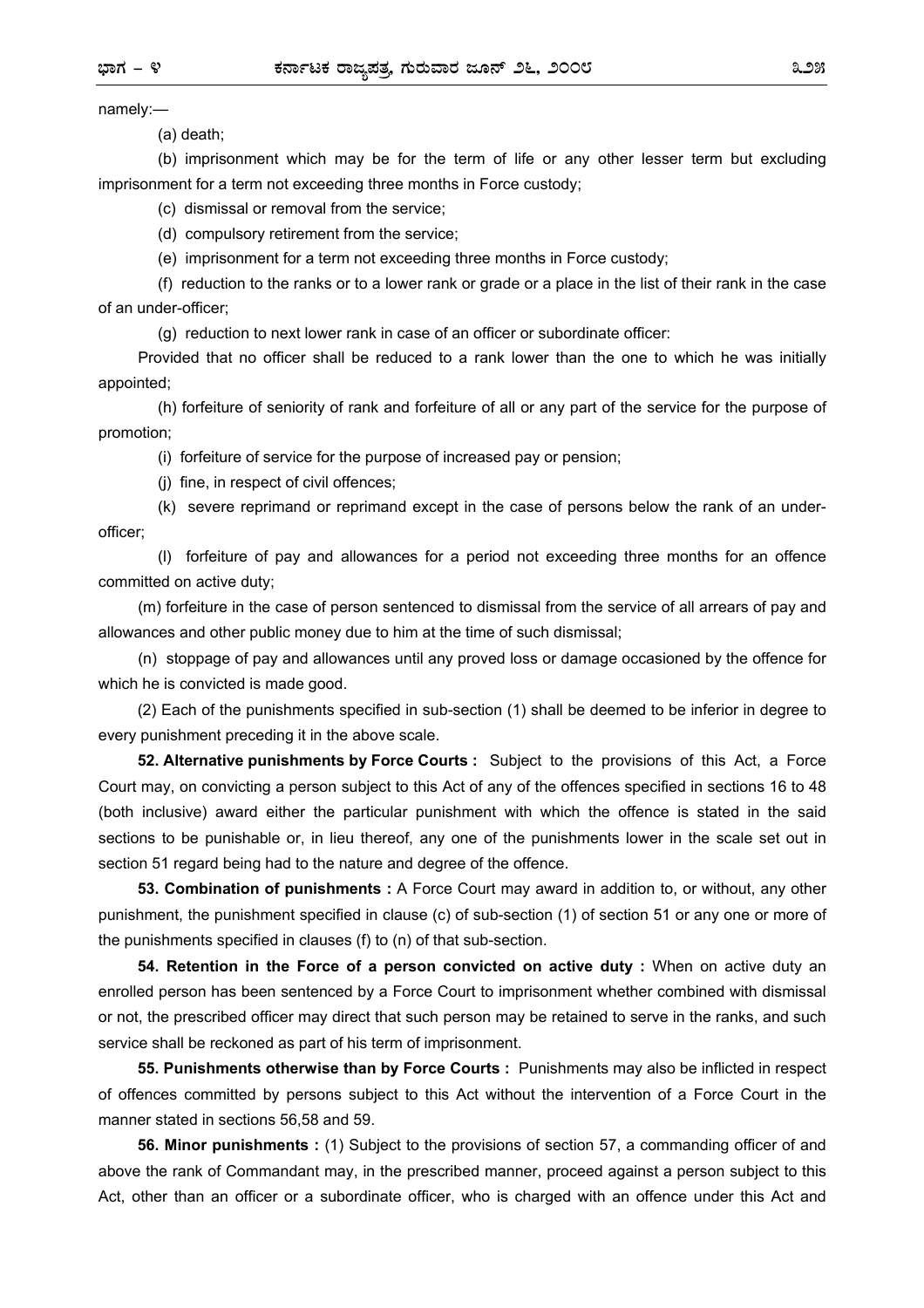award such person, to the extent prescribed, one or more of the following punishments, namely:—-

(a) imprisonment in Force custody up to twenty-eight days;

(b) detention up to twenty-eight days;

(c) confinement to the lines up to twenty-eight days;

(d) extra guards or duties;

(e) deprivation of any special position or special emoluments or any acting rank;

(j) severe reprimand or reprimand;

(g) fine up to fourteen days' pay in any one month;

 (h) deductions from his pay and allowances of any sum required to make good any loss or damage occasioned by the offence for which he is punished.

(2) If any unit, training centre or other establishment of the Force is being temporarily commanded by an officer of the rank of Second-in-Command or Deputy Commandant, such officer shall have full powers of a commanding officer specified in sub-section (1).

(3) Subject to the provisions of section 57, a Deputy Commandant or an Assistant Commandant, commanding a company or a detachment or an outpost, shall have the power to proceed against a person subject to this Act, other than an officer or a subordinate officer, who is charged with an offence under this Act and award such person to the extent prescribed, one or more of the punishments specified in clauses (a) to (d) and (h) of sub-section (1)provided that the maximum limit of punishment awarded under each of the clauses (a), (b) and (c) shall not exceed fourteen days.

(4) A subordinate officer not below the rank of Sub-Inspector who is commanding a detachment or an outpost shall have the powers to proceed against a person subject to this Act, other than a subordinate officer or an under-officer, who is charged with an offence under this Act and award such person to the extent prescribed, one or more of the punishments specified under clauses (c) and (d) of sub-section (1) provided that the maximum limit of punishment awarded under clause (c) shall not exceed fourteen days.

**57. Limit of punishment under section 56 :** (1) ln the case of an award of two or more of the punishments specified in clauses (a), (b), (c) and (d) of sub-section (1) of section 56, the punishments specified in clause (c) or clause (d)shall take effect only at the end of the punishment specified in clause (a) or clause(b).

(2) When two or more of the punishments specified in clauses (a), (b) and (c) of subsection (I) of section 56 are awarded to a person conjointly, or when already undergoing one or more of the said punishments, the whole extent of the punishments shall not exceed in the aggregate forty-two days.

(3) The punishments specified in clauses (a), (b) and (c) of sub-section (1) of section 56 shall not be awarded to any person who is of the rank of an under-officer or was, at the time of committing the offence for which he is punished, of such rank.

(4) The punishment specified in clause(f) of sub-section (I) of section 56 shall not be awarded to any person below the rank of an under-officer.

**58. Punishment of persons of or below the rank of Commandant by Inspector General and others :**(1) An officer not below the rank of Inspector-General may, in the prescribed manner, proceed against an officer of or below the rank of Commandant who is charged with an offence under this Act and award one or more of the following punishments, namely:

(a) forfeiture of seniority, or in the case of any of them whose promotion depends upon length of service, forfeiture of service for the purpose of promotion for a period not exceeding one year, but subject to the right of the accused previous to the award to elect to be tried by a Force Court;

(b) severe reprimand or reprimand;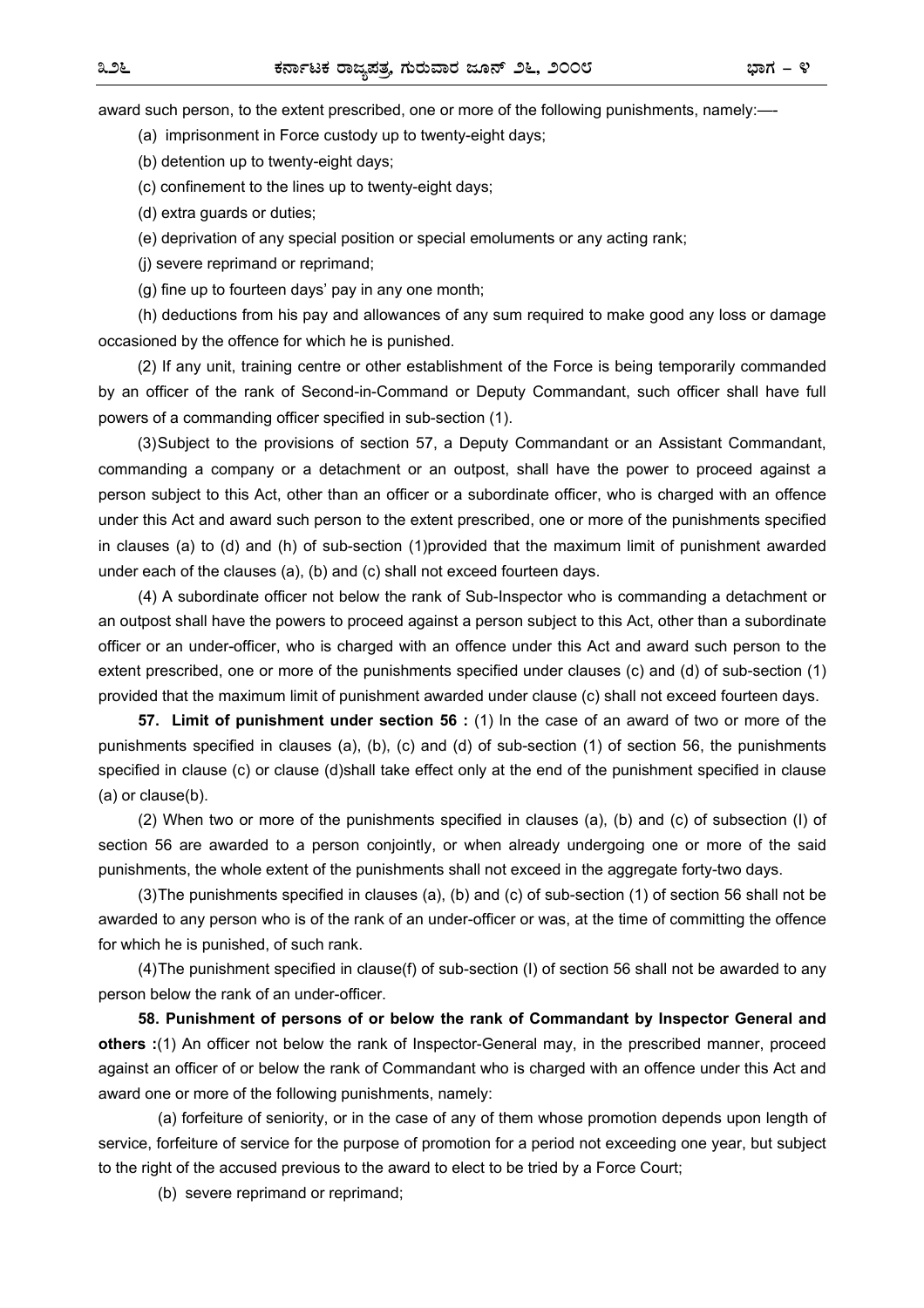(c) deduction from pay and allowances of any sum required to make good any proved loss or damage occasioned by the offence of which he is convicted.

(2) An officer not below the rank of Additional Deputy Inspector-General may, in the prescribed manner, proceed against a person of or below the rank of Subedar-Major or Inspector who is charged with an offence under this Act and award one or more of the following punishments, namely:—

 (a) forfeiture of seniority, or in the case of any of them whose promotion depends upon the length of service, forfeiture of service for the purpose of promotion for a period not exceeding one year, but subject to the right of the accused previous to the award to elect to be tried by a Force Court;

(b) severe reprimand or reprimand;

 (c) deduction from pay and allowances of any sum required to make good any proved loss or damage occasioned by the offence of which he is convicted.

(3) An officer not below the rank of Commandant may, in the prescribed manner, proceed against a person of or below the rank of Subedar-Major or Inspector who is charged with an offence under this Act and award any one or both of the following punishments, namely:—

(a) severe reprimand or reprimand;

 (b) deduction from pay and allowances of any sum required to make good any proved loss or damage occasioned by the offence of which he is convicted.

**59. Cancellation, variation or remittance of sentence :** (1) In every case in which punishment has been awarded under section 58, certified true copies of the proceedings shall be forwarded, in the prescribed manner, by the officer awarding the punishment to the prescribed superior authority who may, if the punishment awarded appears to him to be illegal, unjust or excessive, cancel, vary or remit the punishment and make such other direction as may be appropriate in the circumstances of the case.

(2) For the purpose of sub-section (1), a 'superior authority" means,—

- (a) any officer superior in command to such officer who has awarded the punishment;
- (b) in the case of punishment awarded by Director-General, the Central Government.

**60. Collective fines :** (1) Whenever any weapon or part of weapon or ammunition, forming part of the equipment of a unit, is lost or stolen, a commanding officer not below the rank of the Commandant of that unit may, after making such enquiry as he thinks fit, impose such collective fine as may be prescribed, upon the subordinate officers, under-officers and men of such unit, or upon so many of them as, in his judgment, should be held responsible for such loss or theft.

(2) Such fine shall be assessed as a percentage of the pay of the individuals on whom it falls.

#### **CHAPTER V**

#### **DEDUCTIONS FROM PAY AND ALLOWANCES**

**61. Deductions from pay and allowances of persons subject to this Act :** (1) The following deductions may be made from the pay and allowances of an officer, namely:—

(a) all pay and allowances due to an officer for every day he absents himself without leave, unless a satisfactory explanation has been given to, and accepted by, the Inspector-General under whom he is for the time being serving;

 (b) all pay and allowances for every day while he is in custody on a charge for an offence for which he is afterwards convicted by a criminal court or Force Court or by an officer exercising authority under section 58;

 (c) any sum required to make good the pay of any person subject to this Act which he has unlawfully retained or unlawfully refused to pay;

(d) any sum required to make good such compensation for any expenses, loss, damage or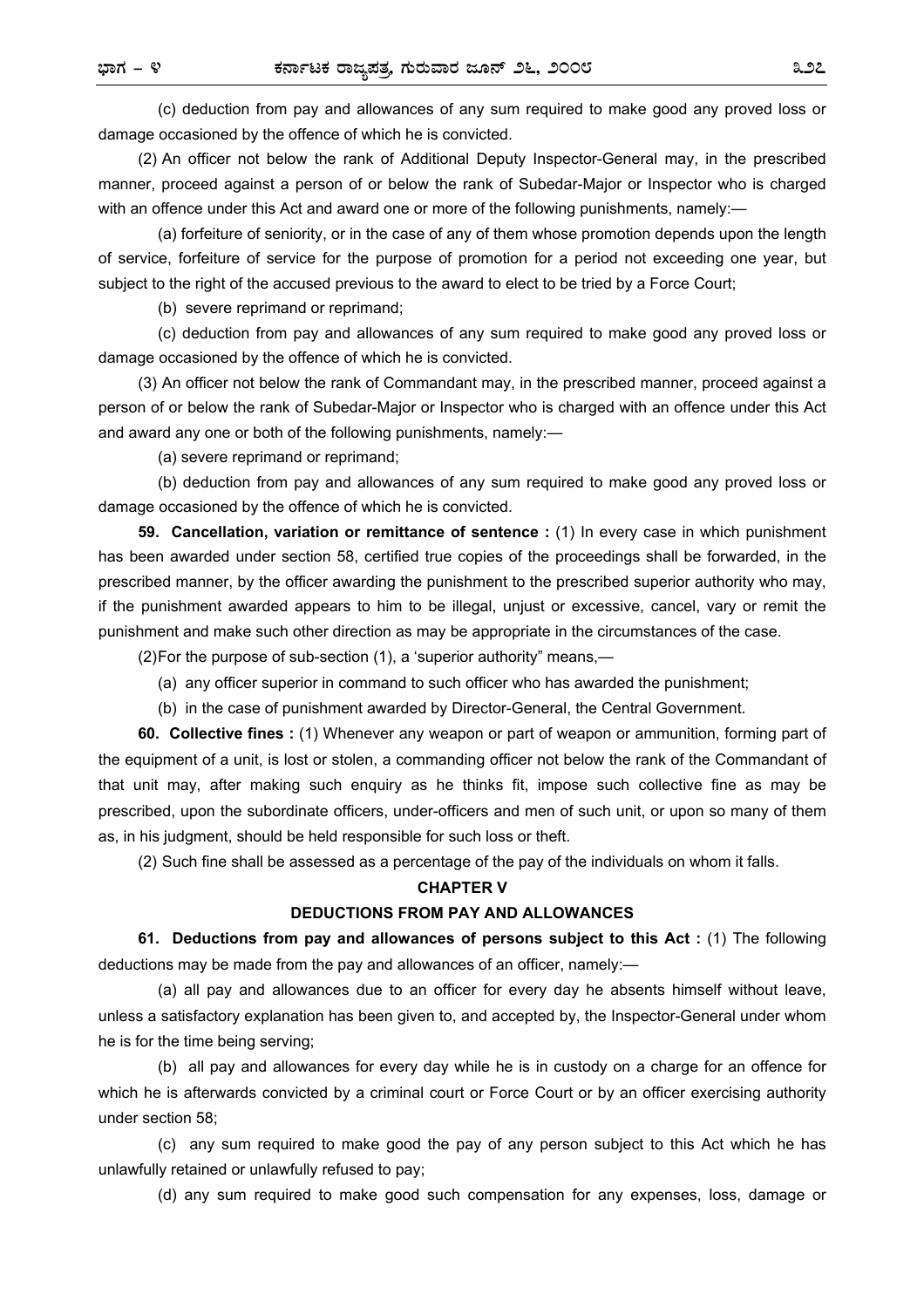destruction occasioned by the commission of an offence as may be determined by the Force Court by whom he is convicted of such offence or by an officer exercising authority under section 58;

(e) all pay and allowances ordered by Force Court;

 $(f)$  any sum required to be paid as fine awarded by a criminal court or a Force Court;

 (g) any sum required to make good any loss, damage or destruction of public or Force property which, after due investigation, appears to the Inspector-General under whom the officer is for the time being serving, to have been occasioned by the wrongful act or negligence on the part of the officer;

 (h) all pay and allowances forfeited by order of the Central Government if the officer is found by a court of inquiry constituted by the Director-General in this behalf, to have deserted to the enemy, or while in enemy hands, to have served with, or under the orders of, the enemy, or in any manner to have aided the enemy, or to have allowed himself to be taken prisoner by the enemy through want of due precaution or through disobedience of orders or wilful neglect of duty, or having been taken prisoner by the enemy, to have failed to rejoin his service when it was possible to do so;

 (i) any sum required by order of the Central Government to be paid for the maintenance of his wife or his legitimate or illegitimate child or step child or towards the cost of any relief given by the said Government to the said wife or child.

(2) Subject to the provisions of section 63, the following deductions may be made from the pay and allowances of a person subject to this Act, other than an officer, namely:—

 (a) all pay and allowances for every day of absence either on desertion or without leave or as a prisoner of war unless a satisfactory explanation has been given and accepted by his commanding officer and for every day of imprisonment awarded by a criminal court, Force Court or an officer exercising authority under section 56;

 (b) all pay and allowances for every day while he is in custody on a charge for an offence of which he is afterwards convicted by a criminal court or Force Court or on a charge of absence without leave for which he is afterwards awarded imprisonment by an officer exercising authority under section 56;

 (c) all pay and allowances for every day on which he is in hospital on account of sickness certified by the medical officer attending on him to have been caused by an offence under this Act committed by him;

 (d) all pay and allowances for every day on which he is in hospital on account of sickness certified by the medical officer attending on him to have been caused by his own misconduct or imprudence, such sum as may be specified by the order of the Director-General;

 (e) all pay and allowances ordered by Force Court or by an officer exercising authority under any of the sections 56 and 58 to be forfeited or stopped;

 (f) all pay and allowances for every day between his being recovered from the enemy and his dismissal from the service in consequence of his conduct when being taken prisoner by, or while in the hands of the enemy;

 (g) any sum required to make good such compensation for any expenses, loss, damage or destruction caused by him to the Central Government or to any building or property or any private fund of the Force as may be awarded by his commanding officer;

 (h) any sum required to pay a fine awarded by a criminal court, Force Court exercising jurisdiction under section 49 or an officer exercising authority under any of the sections 56 and 60;

(i) any sum required by order of the Central Government or any prescribed officer to be paid for the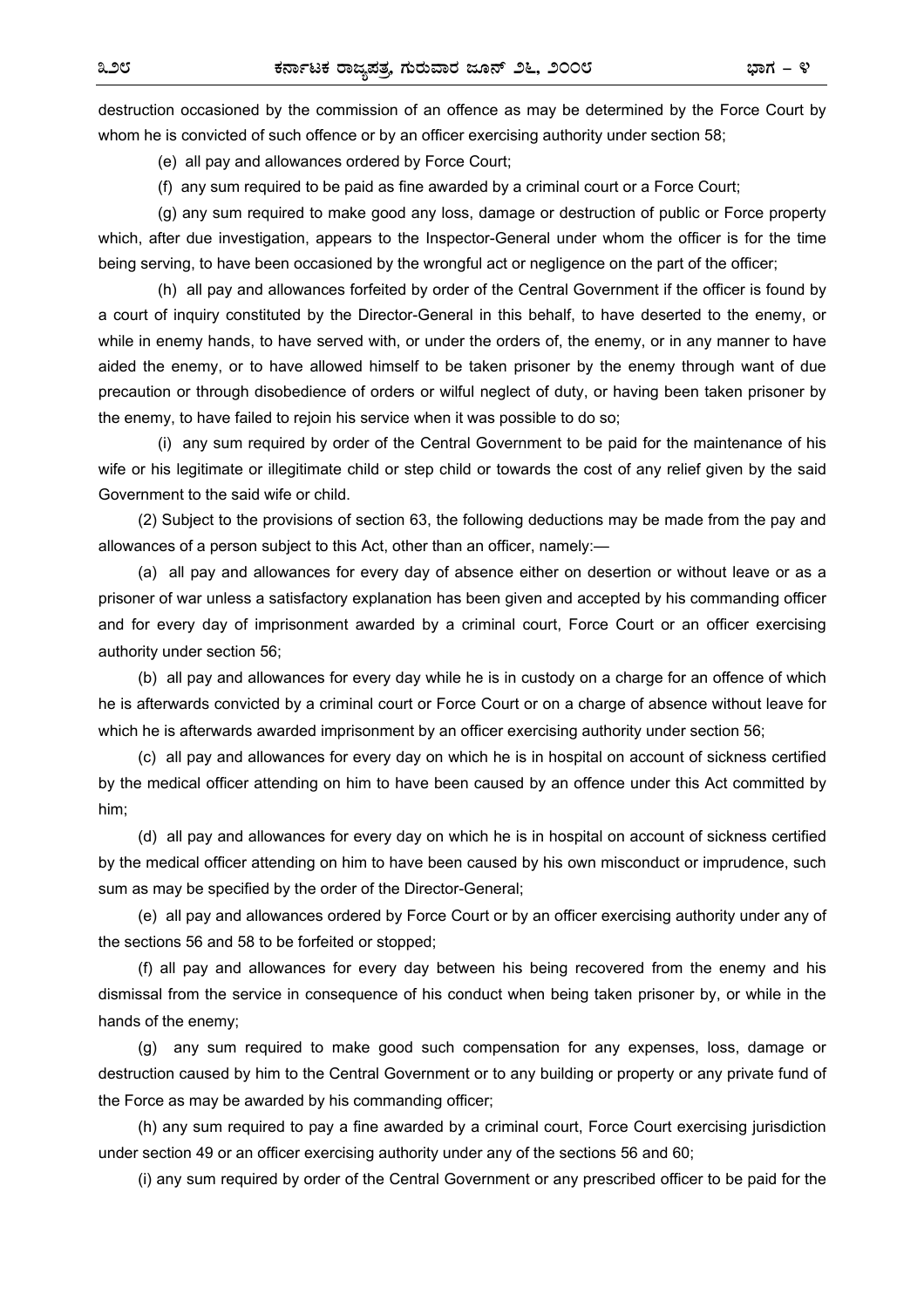maintenance of his wife, or his legitimate or illegitimate child or step child or towards the cost of any relief given by the said Government to the said wife or child

(3) For computation of time of absence or custody under this section,—

 (a) no person shall be treated as absent or in custody for a day unless the absence or custody has lasted, whether wholly in one day, or partly in one day and partly in another for six consecutive hours or upwards;

 (b) any absence or custody for less than a day may be reckoned as absence or custody for a day, if such absence or custody prevented the absentee from fulfilling any duty as member of the Force which was thereby thrown upon some other person;

 (c) absence or custody for twelve consecutive hours or upwards may be reckoned as absence or custody for the whole of each day during any portion of which the person was absent or in custody;

 (d) a period of absence, or imprisonment, which commences before, and ends after, midnight may be reckoned as a day.

**62. Pay and allowances during trial :** In the case of any person subject to this Act who is in custody or under suspension from duty on a charge for an offence, the prescribed officer may direct that the whole or any part of the pay and allowances of such person shall be withheld, pending the result of his trial on the charge against him, in order to give effect to the provisions of clause (b) of subsections (1) and (2) of section 61.

**63. Limit of certain deductions :** The total deductions from the pay and allowances of a person made under clauses (e) and (g) to (i) of sub-section (2) of section 61 shall not, except where he is sentenced to dismissal or removal, exceed in any one month one-half of his pay and allowances for that month.

**64. Deduction from public money due to a person :** Any sum authorised by this Act to be deducted from the pay and allowances of any person may, without prejudice to any other mode of recovering the same, be deducted from any public money due to him other than a pension.

**65. Pay and allowances of prisoner of war during inquiry into his conduct :** Where the conduct of any person subject to this Act when being taken prisoner by, or while in the hands of, the enemy, is to be inquired into under this Act or any other law, the Director-General or any officer authorised by him may order that the whole or any part of the pay and allowances of such person shall be withheld pending the result of such inquiry.

**66. Remission of deductions :** Any deduction from pay and allowances authorised by this Act may be remitted in such manner and to such extent, and by such authority, as may from time to time be prescribed.

**67. Provision for dependants of prisoner of war from his remitted deductions and pay and allowances :** (1) In the case of all persons subject to this Act, being prisoners of war, whose pay and allowances have been forfeited under clause (h) of sub-section (1) or clause (a) of subsection (2) of section 61 but in respect of whom a remission has been made under section 66, it shall be lawful for the Central Government or the Director-General, when so authorised by the Central Government, to make provisions in respect of pay and allowances for any dependants of such persons and any such remission shall in that case be deemed to apply only to the balance thereafter remaining of such pay and allowances.

(2) it shall be lawful for the Central Government or the Director-General, when so authorised by the Central Government, to make provisions for any dependants of any person subject to this Act who is a prisoner of war, or is missing, in respect of his pay and allowances.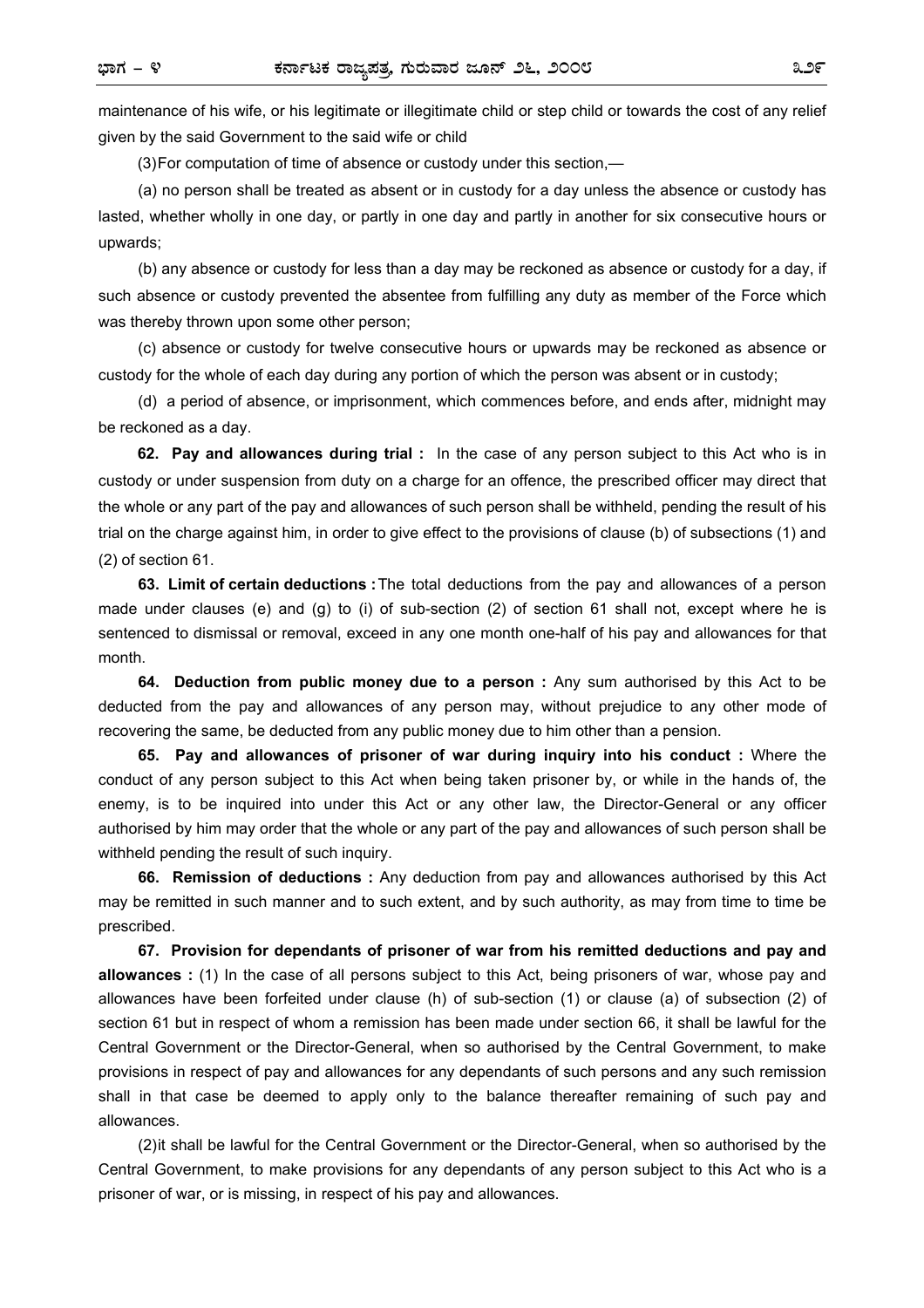**68. Period during which a person is deemed to be a prisoner of war :** For the purposes of section 67, a person shall be deemed to continue to be a prisoner of war until the conclusion of any inquiry into his conduct such as is referred to in section 65 and if he is dismissed from the service in consequence of such conduct, until the date of such dismissal.

#### **CHAPTER VI**

#### **ARREST AND PROCEEDINGS BEFORE TRIAL**

**69. Custody of offenders :** (1) Any person subject to this Act who is charged with any offence may be taken into Force custody under the order of any superior officer.

(2) Notwithstanding anything contained in sub-section (1), an officer may order into Force custody any other officer, though such other officer may be of a higher rank, if he engages in a quarrel, affray or disorder.

**70.** Duty of commanding officer in regard to detention : (1) It shall be the duty of every commanding officer to take care that a person under his command when charged with an offence is not detained in custody for more than forty-eight hours after the committal of such person into custody is reported to him, without the charge being investigated, unless investigation in the prescribed procedure, within that period seems to him to be impracticable having regard to the public service.

(2) The case of every person being detained in custody beyond a period of forty-eight hours, and the reasons therefor, shall be reported by the commanding officer to the next higher officer or such other officer to whom an application may be made to convene a Force Court for the trial of the person charged.

(3) In reckoning the period of forty-eight hours specified in sub-section (1), Sundays and other public holidays shall be excluded.

(4) The manner in which and the period for which any person subject to this Act may be taken into and detained in Force custody, pending the trial by any competent authority for any offence committed by him, shall be in such manner as may be prescribed.

**71. Interval between committal and trial :** In every case where any such person as is mentioned in section 69 and as is not on active duty, remains in such custody for a longer period than eight days without a Force Court for his trial being convened, a special report giving reasons for the delay shall be made by his commanding officer in the manner prescribed, and a similar report shall be forwarded at intervals of every eight days until a Force Court is convened or such person is released from custody.

**72. Arrest by civil authorities :** Whenever any person, subject to this Act, who is accused of an offence under this Act, is within the jurisdiction of any magistrate or police officer, such magistrate or police officer shall aid in the apprehension and delivery to Force custody of such person upon receipt of a written application to that effect signed by his commanding officer or an officer authorised by the commanding officer in that behalf.

**73. Capture of deserters :** (1) Whenever any person subject to this Act deserts, the commanding officer of the unit to which he belongs or is attached, shall give information of the desertion to such civil authorities as, in his opinion, may be able to afford assistance towards the capture of the deserter; and such authorities shall thereupon take steps for the apprehension of the said deserter in like manner as if he were a person for whose apprehension a warrant had been issued by a magistrate. and shall deliver the deserter, when apprehended, into Force custody.

(2) Any police officer may arrest without warrant any person reasonably believed to be subject to this Act, and to be a deserter or to be travelling without authority, and shall bring him without delay before the nearest magistrate, to be dealt with according to law.

**74. Inquiry into absence without leave :** (1) When any person subject to this Act has been absent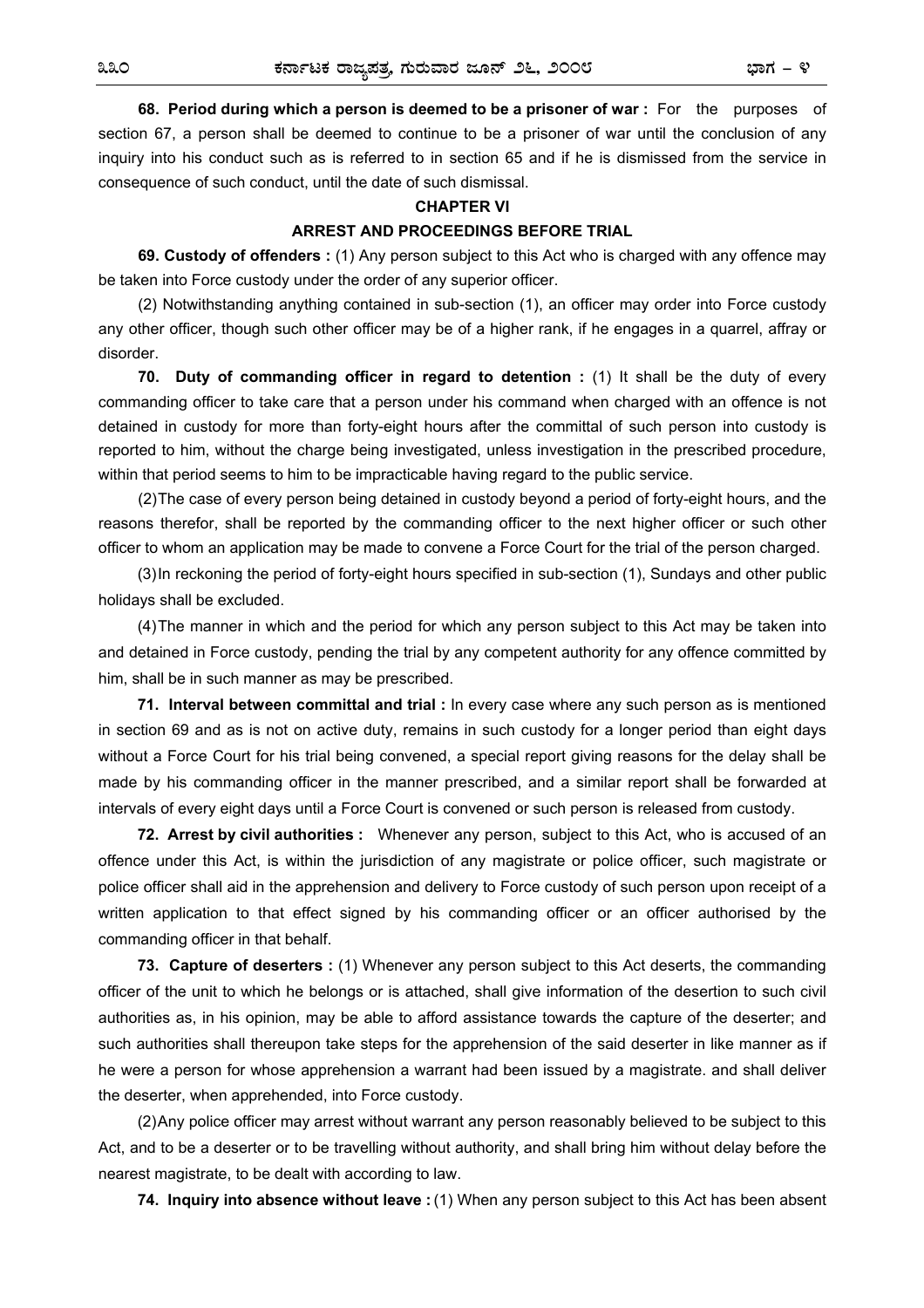from duty without due authority for a period of thirty days, a court of inquiry shall, as soon as practicable, be appointed by such authority and in such manner as may be prescribed; and such court shall, on oath or affirmation administered in the prescribed manner, inquire in respect of the absence of the person, and the deficiency, if any, in the property of the Government entrusted to his care, or in any arms, ammunition, equipment, instruments, clothing or accessories; and if satisfied of the fact of such absence without due authority or other sufficient cause, the -court shall declare such absence and the period thereof and the said deficiency, if any, and the commanding officer of the unit to which the person belongs or is attached, shall make a record thereof in the prescribed manner.

(2) If the person declared absent does not afterwards surrender or is not apprehended, he shall, for the purposes of this Act, be deemed to be a deserter.

**75. Force Police Officers :** (1) The Director-General or any prescribed officer may appoint persons (in this Act referred to as Force Police) for discharging the functions specified in sub-sections (2) and (3).

(2) The duties of a person appointed under sub-section (1) are to take charge of persons confined for any offence, to preserve good order and discipline and to prevent breaches of the same by persons serving in, or attached to the Force.

(3) Notwithstanding anything contained in section 69, a person appointed under subsection (l) may, at any time, arrest and detain for trial any person subject to this Act who commits, or is charged with, an offence, and may also carry into effect any punishment to be inflicted in pursuance of a sentence awarded by a Force Court or by an officer exercising authority under section 56 but shall not inflict any punishment on his own authority:

Provided that no officer shall be so arrested or detained otherwise than on the order of another officer.

#### **CHAPTER VII**

#### **FORCE COURTS**

**76. Kinds of Force Courts :** For the purposes of this Act, there shall be three kinds of Force Courts, namely:—

(a) General Force Courts;

(b) Petty Force Courts; and

(c) Summary Force Courts, which shall be convened in the manner prescribed.

**77. Power to convene a General Force Court :**A General Force Court may be convened by the Central Government or the Director General or by any officer empowered in this behalf by warrant of the Director-General.

**78. Power to convene a Petty Force Court :**A Petty Force Court may be convened by an officer having power to convene a General Force Court or by an officer empowered in this behalf by warrant of any such officer.

**79. Warrants issued under sections 77 and 78 :** A warrant issued under section 77 or section 78 may contain such restrictions, reservations or conditions as the officer issuing it may think fit.

**80. Composition of a General Force Court :** A General Force Court shall consist of not less than five officers.

**81. Composition of a Petty Force Court :** A Petty Force Court shall consist of not less than three officers.

**82. Summary Force Court :** (1) A Summary Force Court may be held by the commanding officer of any unit and he alone shall constitute the Court.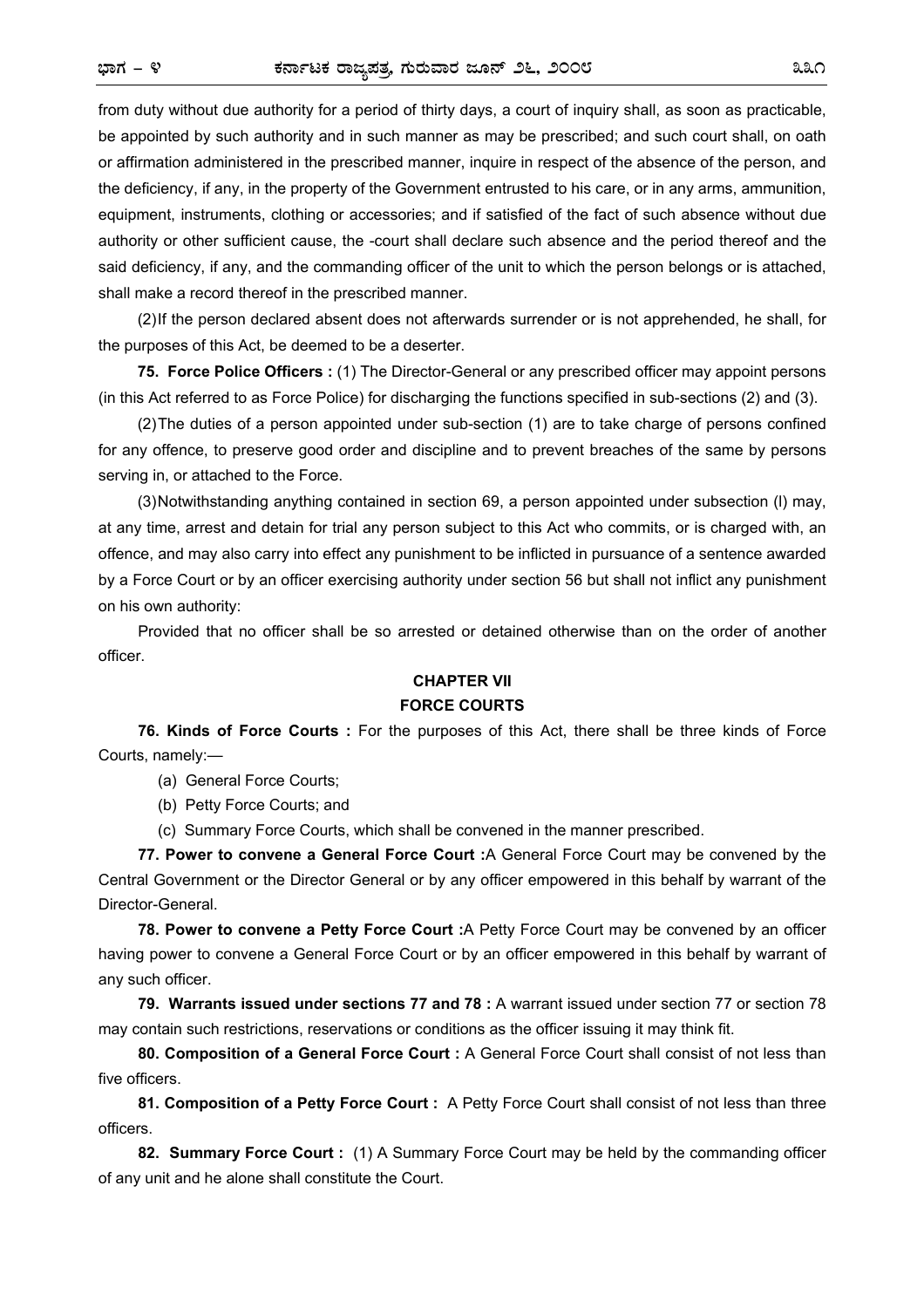(2) The proceedings shall be attended throughout by two other persons who shall be officers or subordinate officers or one of either, and who shall not as such, be sworn or affirmed.

**83. Dissolution of a Force Court :** (1) If a Force Court after the commencement of a trial is reduced below the minimum number of officers required by this Act, it shall be dissolved.

(2) If, on account of the illness of the concerned Judge Attorney or, as the case may be, Deputy Judge Attorney-General or Additional Judge Attorney-General or of the accused before the finding, it is impossible to continue the trial, the Force Court shall be dissolved.

(3) The authority or officer who convened a Force Court may dissolve the same if it appears to him that the exigencies of the service or necessities of discipline render it impossible or inexpedient to continue the said Force Court.

(4) Where a Force Court is dissolved under this section, the accused may be tried again.

84. Powers of a General Force Court : A General Force Court shall have the power to try any person subject to this Act for any offence punishable there under and to pass any sentence authorised thereby.

**85. Powers of a Petty Force Court :** A Petty Force Court shall have the power to try any person subject to this Act other than an officer or a subordinate officer for any offence made punishable thereunder and to pass any sentence authorised by this Act other than a sentence of death or imprisonment for a term exceeding two years.

**86. Powers of a Summary Force Court :** (1) Subject to the provisions of sub-section (2), a Summary Force Court may try any offence punishable under this Act.

(2) When there is no grave reason for immediate action and reference can without detriment to discipline be made to the officer empowered to convene a Petty Force Court for the trial of the alleged offender, an officer holding a Summary Force Court shall not try without such reference any offence punishable under any of the sections 16, 19 and 49, or any offender against the officer holding the Court.

(3) A Summary Force Court may try any person subject to this Act and under the command of the officer holding the Court, except an officer or a subordinate officer.

(4) A Summary Force Court may pass any sentence which may be passed under this Act, except the sentence of death or of imprisonment for a term exceeding the limit specified in sub-section (5)

(5) The limit referred to in sub-section (4) shall be,—

(a) one year, if the officer holding the Force Court holds the rank not below that of a Commandant;

(b) three months, in any other case.

**87. Prohibition of second trial :** (1) When any person, subject to this Act has been acquitted or convicted of an offence by a Force Court or by a criminal court or has been dealt with under section 56 or section 58, he shall not be liable to be tried again for the same offence by a Force Court or dealt with under the said sections.

(2) When any person, subject to this Act, has been acquitted or convicted of an offence by a Force Court or has been dealt with under section 56 or section 58, he shall not be liable to be tried again by a criminal court for the same offence or on the same facts.

**88. Period of limitation for trial :** (1) Except as provided by sub-section (2), no trial by a Force Court of any person subject to this Act for any offence shall be commenced after the expiration of a period of three years from the date of such offence.

(2) The provisions of sub-section (l) shall not apply to a trial for an offence of desertion or for any of the offences mentioned in section 19.

(3) In the computation of the period of time mentioned in sub-section (1), any time spent by such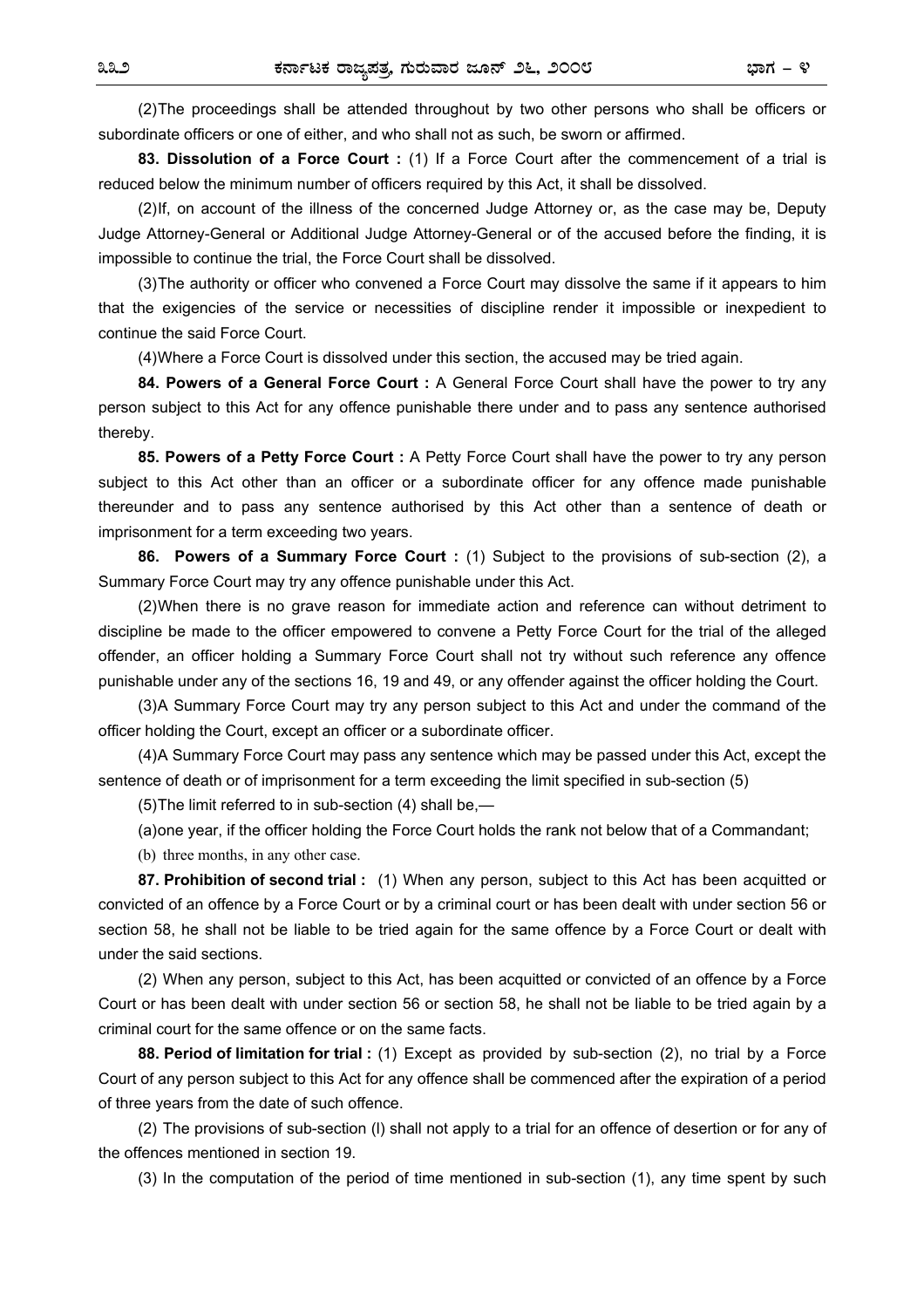person in evading arrest after the commission of the offence, shall be excluded.

**89. Trial, etc., of offender who ceases to be subject to this Act :** (1) Where an offence under this Act had been committed by any person while subject to this Act, and he has ceased to be so subject, he may be taken into and kept in Force custody and tried and punished for such offence as if he continued to be so subject.

(2) No such person shall be tried for an offence, unless his trial commences within six months after he had ceased to be subject to this Act:

Provided that nothing contained in this sub-section shall apply to the trial of any such person for an offence of desertion or for any of the offences mentioned in section 19 or shall affect the jurisdiction of a criminal court to try any offence triable by such court as well as by a Force Court.

**90. Application of Act during term of sentence :** (1) When a person subject to this Act is sentenced by a Force Court to imprisonment, this Act shall apply to him during the term of his sentence, though he is dismissed from the Force, or has otherwise ceased to be subject to this Act, and he may be kept, removed, imprisoned and punished as if he continued to be subject to this Act.

(2) When a person subject to this Act is sentenced by a Force Court to death, this Act shall apply to him till the sentence is carried out.

**91. Place of trial etc :** (1) Any person subject to this Act who commits any offence under this Act may be tried and punished for such offence at any place.

(2) The persons by whom an accused may be defended in a trial and appearance of such persons thereat may be as prescribed:

**92. Choice between criminal court and Force Court :** When a criminal court and a Force Court have each jurisdiction in respect of an offence, it shall be in the discretion of the Director-General, Additional Director-General or the Inspector-General or the Deputy Inspector-General or the Additional Deputy Inspector-General within whose command the accused person is serving or such other officer as may be prescribed, to decide before which court the proceedings shall be instituted, and if that officer decides that they shall be instituted before a Force Court, then he may direct that the accused person shall be detained in Force custody.

**93. Power of criminal court to require delivery of offender :** (1) When a criminal court having jurisdiction is of opinion that proceedings shall be instituted before itself in respect of any alleged offence, it may, by written notice, require the officer referred to in section 92 at his option, either to deliver over the offender to the nearest magistrate to be proceeded against according to law, or to postpone proceedings, pending a reference to the Central Government.

(2) In every such case the said officer shall either deliver over the offender in compliance with the requisition, or shall forthwith refer the question as to the court before which the proceedings are to be instituted, for the determination of the Central Government whose order upon such reference shall be final.

# **CHAPTER VIII PROCEDURE OF FORCE COURTS**

**94. Presiding officer :** At every General Force Court or Petty Force Court, the senior member shall be the presiding officer.

**95. Judge Attorneys :**(1) Every General Force Court shall, and every Petty Force Court may be attended by a Judge Attorney or a Deputy Judge Attorney-General or an Additional Judge Attorney-General, or, if no such officer is available, an officer approved by the Judge Attorney-General or by any officer authorised in this behalf by the Judge Attorney-General.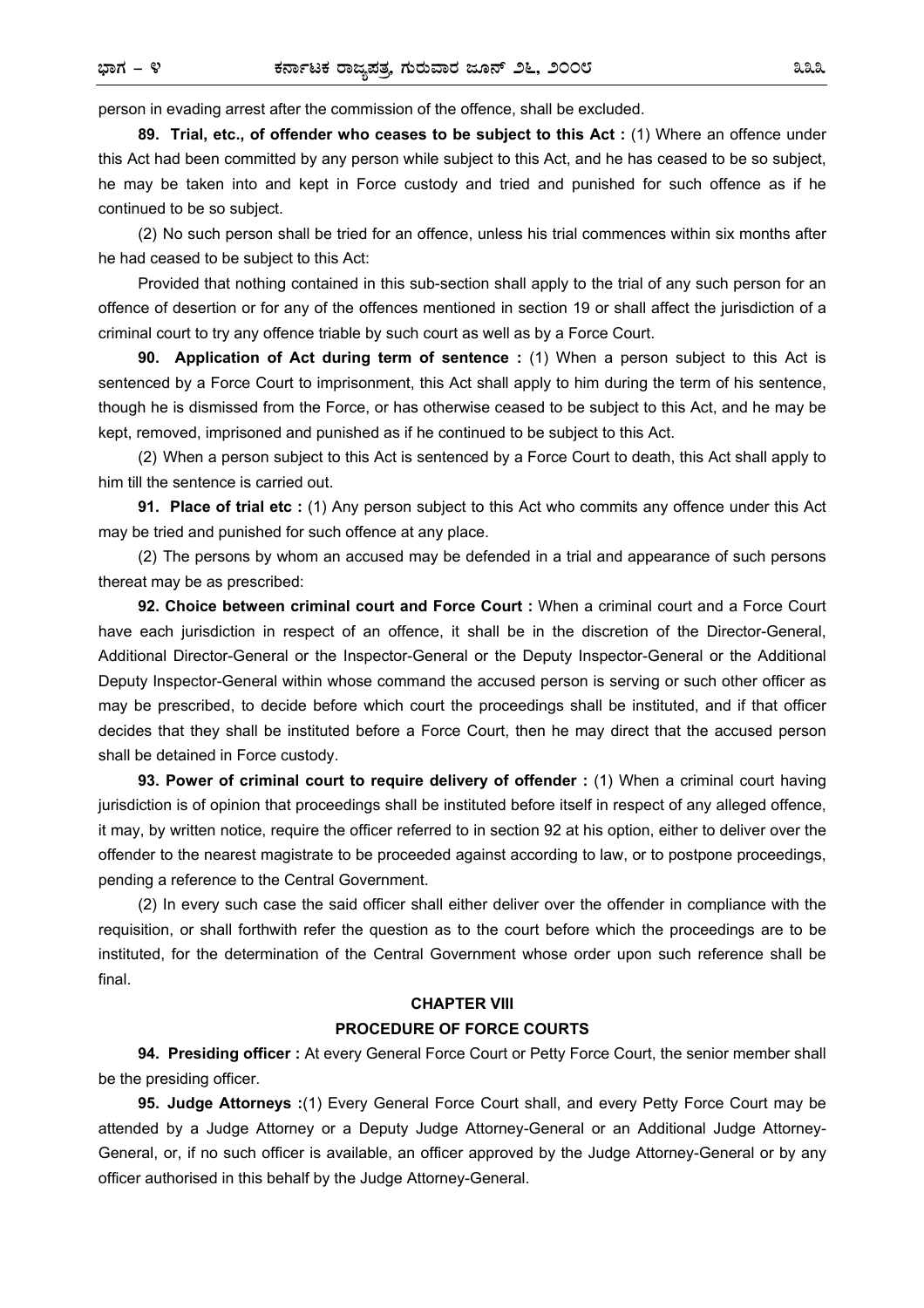(2) The recruitment and conditions of service of Judge Attorney-General, Additional Judge Attorney-General, Deputy Judge Attorney-General and judge Attorney shall be such as may be prescribed.

**96. Objections :** (1) At all trials by a General Force Court or by a Petty Force Court, as soon as the Court is assembled, the names of the presiding officer and members shall be read over to the accused, who shall thereupon be asked whether he objects to being tried by any officer sitting on the Court.

(2) If the accused objects to such officer, his objection and also the reply thereto of the officer objected to shall be heard and recorded, and the remaining officers of the Court shall, in the absence of the challenged officer decide on the objection.

(3) If the objection is allowed by one-half or more of the votes of the officers entitled to vote, the objection shall be allowed, and the member objected to shall retire, and his vacancy may be filled in the prescribed manner, by another officer subject to the same right of the accused to object.

(4) When no objection is made, or when an objection has been made and disallowed, or the vacancy of an officer has been filled by another officer under sub-section (3) to which no objection is made or allowed, the Court shall proceed with the trial.

**97. Oath of members Judge Attorneys and witnesses :** (1) An oath or affirmation in the prescribed manner shall be administered to every member of the Force Court and to the Judge Attorney, or, as the case may be, the Deputy Judge Attorney-General or the Additional Judge Attorney-General or the officer approved under section 95. before the commencement of the trial.

(2) Every person giving evidence before a Force Court shall be examined after being duly sworn or affirmed in the prescribed form.

(3) The provisions of sub-section (2) shall, not apply where the witness is a child under twelve years of age and the Force Court is of opinion that though the witness understands the duty of speaking the truth, he does not understand the nature of an oath or affirmation.

**98. Voting by members :** (1) Subject to the provisions of sub-sections (2) and- (3), every decision of a Force Court shall be passed by an absolute majority of votes; and where there is an equality of votes on either the finding or the sentence, the decision shall be in favour of the accused.

(2) No sentence of death shall be passed by a General Force Court without the concurrence of at least two-thirds of the members of the Court.

(3) In matters other than an objection or the finding or sentence, the presiding officer shall have a casting vote.

**99. General rule as to evidence :** The Indian Evidence Act, 1872, (1 of 1872) shall, subject to the provisions of this Act, apply to all proceedings before a Force court.

**100. Judicial notice :** A Force Court may take judicial notice of any matter within the general knowledge of the members as officers of the Force.

**101. Summoning of witnesses :** (1) The convening officer or the presiding officer of a Force Court or the Judge Attorney or, as the case may be, the Deputy Judge Attorney-General or the Additional Judge Attorney-General or the officer approved under section 95 or the commanding officer of the accused person may, by summons under his hand, require the attendance, at a time and place to be mentioned in the summons, of any person either to give evidence or to produce any document or other thing.

(2) In the case of a witness who is subject to this Act or any other Act relating to the armed forces of the Union, the summons shall be sent to his commanding officer and such officer shall serve it upon him accordingly.

(3) In the case of any other witness, the summons shall be sent to the magistrate within whose jurisdiction he may be, or resides, and such magistrate shall give effect to the summons as if the witness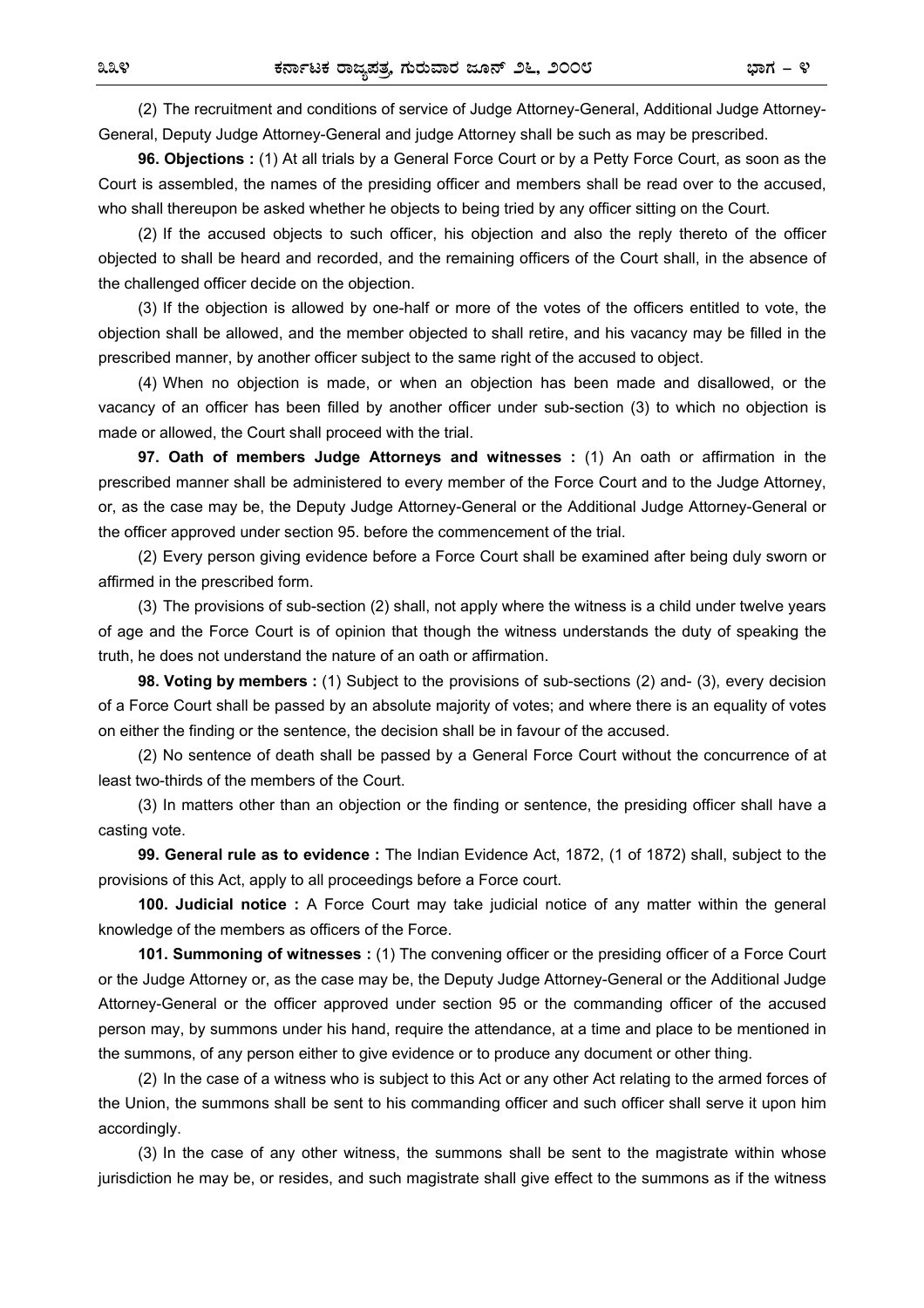were required in the court of such a magistrate.

(4) When a witness is required to produce any particular or other thing in his possession or power, the summons shall describe it with reasonable precision.

**102. Documents exempted from production :** (1) Nothing in section 101 shall be deemed to affect the operation of sections 123 and 124 of the Indian Evidence Act, 1872, (1 of 1872) or to apply to any letter, postcard, telegram or other document in the custody of the postal or telegraph authorities.

(2) If any document in such custody is, in the opinion of any District Magistrate, Chief Metropolitan Magistrate, Chief Judicial Magistrate, Court of Sessions or High Court wanted for the purpose of any Force Court, such Magistrate or Court may require the postal or telegraph authorities, as the case may be, to deliver such document to such person as such Magistrate or Court may direct.

(3) If any such document is, in the opinion of any other magistrate or of any Commissioner of Police or District Superintendent of Police, wanted for any such purpose, he may require the postal or telegraph authorities, as the case may be, to cause such search to be made for, and to detain such document pending the orders of any such District Magistrate, Chief Metropolitan Magistrate, Chief Judicial Magistrate, Court of Sessions or High Court.

**103. Commission for examination of witnesses :** (1) Whenever, in the course of a trial by a Force Court, it appears to the Court that the examination of a witness is necessary for the ends of justice, and that the attendance of such witness cannot be procured without an amount of delay, expense or inconvenience which, in the circumstances of the case, would be unreasonable, such Court may address the Judge Attorney-General in order that a commission to take the evidence of such witness may be issued.

(2) The Judge Attorney-General may then, if he thinks necessary, issue a commission to any Metropolitan Magistrate, or Judicial Magistrate of the first class, within the local limits of whose jurisdiction such witness resides, to take the evidence of such witness.

(3) The Magistrate to whom the commission is issued, or, if he is the Chief Metropolitan Magistrate, or Chief Judicial Magistrate, or such Metropolitan Magistrate, or Judicial Magistrate, as he appoints in this behalf, shall summon the witness before him or proceed to the place where the witness is, and shall take down his evidence in the same manner, and may for this purpose exercise the same powers, as in the trials of warrant-cases under the Code of Criminal Procedure, 1973. (2 of 1974)

(4) When the witness resides in a tribal area or in any place outside India, the commission may be issued in the manner specified in Chapter XXIII of the Code of Criminal Procedure, 1973. (2 of 1974)

**104. Examination of a witness on commission :** (1) The prosecutor and the accused person in any case in which a commission is issued under section 103 may respectively forward any interrogatories in writing which the court may think relevant to the issue, and the Magistrate executing the commission shall examine the witness upon such interrogatories.

(2) The prosecutor and the accused person may appear before such Magistrate by counsel, or, except in the case of an accused person in custody, in person, and may examine, cross-examine and reexamine, as the case may be, the said witness.

(3) After a commission issued under section 103 has been duly executed, it shall be returned, together with the deposition of the witness examined there under to the Judge Attorney-General.

(4) On receipt of a commission, and deposition returned under sub-section (3), the Judge Attorney-General shall forward the same to the Court at whose instance the commission was issued or, if such Court has been dissolved, to any other Court convened for the trial of the accused person; and the commission, the return thereto and the deposition shall be open to inspection by the prosecutor and the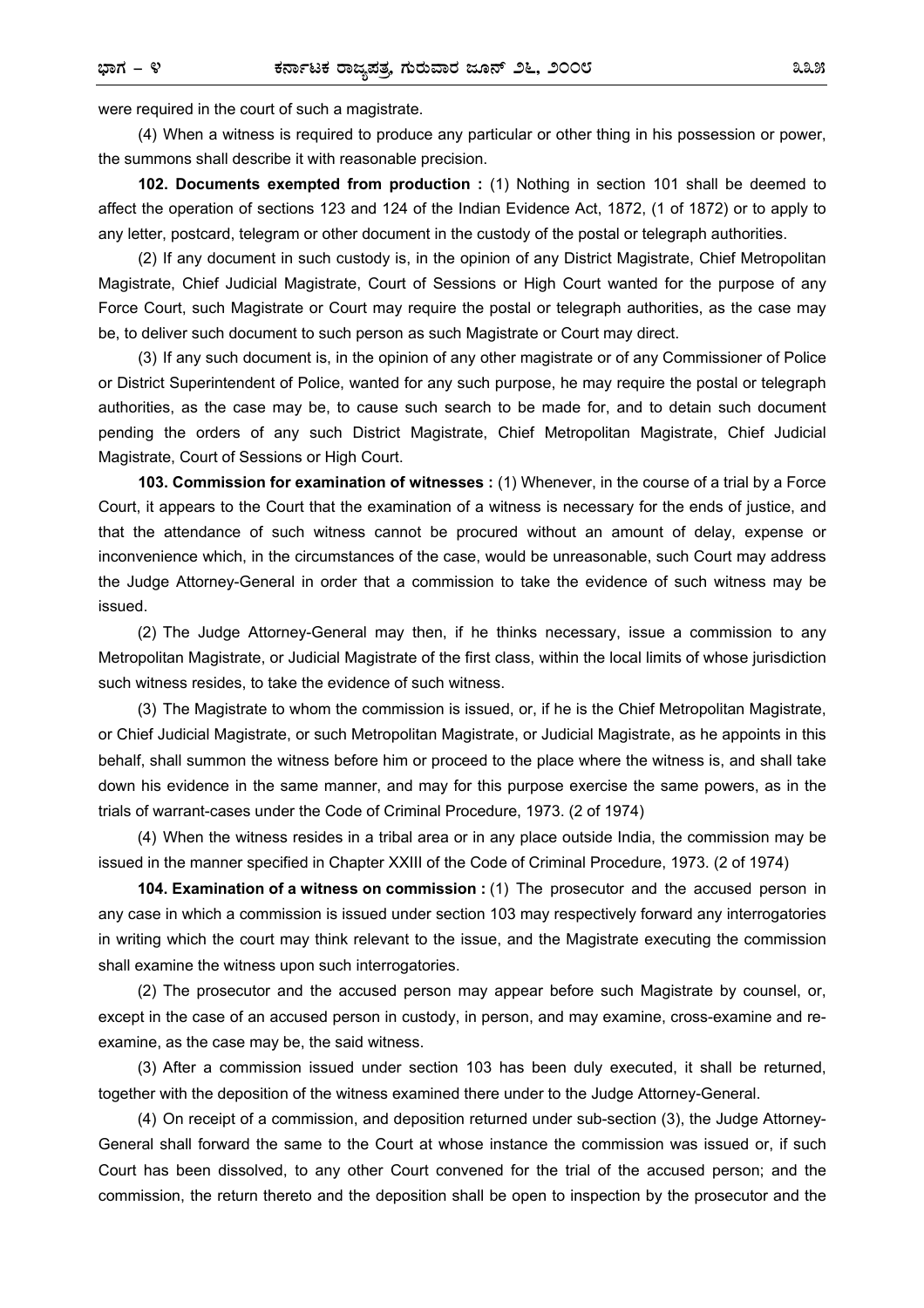accused person, and may, subject to all just exceptions, be read in evidence in the case by either the prosecutor or the accused, and shall form part of the proceedings of the Court.

(5) In every case in which a commission is issued under section 103, the trial may be adjourned for specified time reasonably sufficient for the execution and return of the commission.

**105. Conviction for offences not charged :** A person charged before a Force Court with—

(a) desertion may be found guilty of attempting to desert or of being absent without leave;

(b) attempting to desert may be found guilty of being absent without leave;

(c) using criminal force may be found guilty of assault;

(d) using threatening language may be found guilty of using insubordinate language;

 (e) any one of the offences specified in clauses (a), (b), (c) and (d) of section 33 may be found guilty of any other of these offences with which he might have been charged;

 (f) an offence punishable under section 49 may be found guilty of any other offence of which he might have been found guilty, if the provisions of the Code of Criminal Procedure, 1973 (2 of 1974) were applicable.

 (g) any offence under this Act may, on failure of proof of an offence having been committed in circumstances involving a more severe punishment, be found guilty of the same offence as having been committed in circumstances involving a less severe punishment;

 (h) any offence under this Act may be found guilty of having attempted or abetted the commission of that offence, although the attempt or abetment is not separately charged.

**106. Presumption as to signatures :** In any proceeding under this Act, any application, certificate, warrant, reply or other document purporting to be signed by an officer in the service of the Government shall, on production, be presumed to have been duly signed by the person by whom and in the character in which it purports to have been signed, until the contrary is shown.

**107. Enrolment paper :** (1) Any enrolment paper purporting to be signed by an enrolling officer shall, in proceedings under this Act, be evidence of the person enrolling having given the answers to questions which he is therein represented as having given.

(2) The enrolment of such person may be proved by the production of the original or a copy of this enrolment paper purporting to be certified to be a true copy by the office having the custody of the enrolment paper or service record.

**108. Presumption as to certain documents :** (1)A letter, return or other document respecting the service of any person in, or the dismissal, removal or discharge of any person from, any unit of the Force, or respecting the circumstances of any person not having served in, or belonged to, any unit of the Force, if purporting to be signed by or on behalf of the Central Government or the Director-General, or by any prescribed officer, shall be evidence of the facts stated in such letter, return or other document.

(2) A Force List or Gazette purporting to be published by authority shall be evidence of the status and rank of the officers, subordinate officers therein mentioned, and of any appointment held by them and of the battalion, unit, or branch of the Force to which they belong.

(3) Where a record is made in any battalion book in pursuance of this Act or of any rules made there under or otherwise in the discharge of official duties, and purports to be signed by the commanding officer or by the officers whose duty it is to make such record, such record shall be evidence of the facts therein stated.

(4) A copy of any record in any office of the Force purporting to be certified to be true copy by the officer having custody of such book shall he evidence of such record.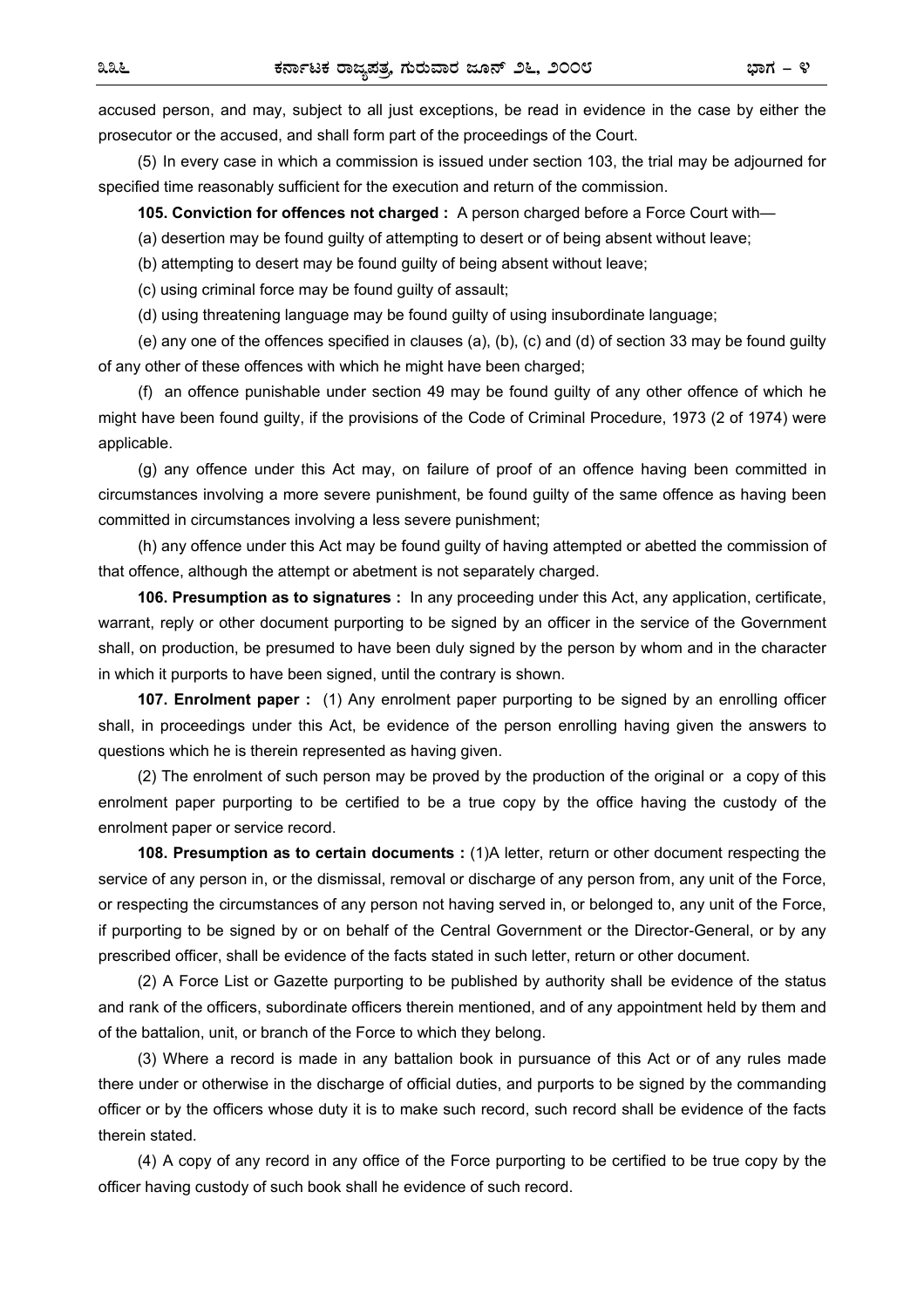(5) Where any person subject to this Act is being tried on a charge of desertion or of absence without leave, and such person has surrendered himself into the custody of any officer or other person, subject to this Act, or any unit of the Force, or has been apprehended by such officer or person, a certificate purporting to be signed by such officer, or by the commanding officer of the unit to which such person belongs or is attached, as the case may be, and stating the fact, date and place of such surrender or apprehension, and the manner in which he was dressed shall be evidence of the matters so stated.

(6) Where any person subject to this Act is being tried on a charge of desertion or of' absence without leave and such person has surrendered himself into the custody of, or has been apprehended by, a police officer not below the rank of an officer in charge of a police station, a certificate purporting to be signed by such police officer and stating the fact, date and place of such surrender or apprehension and the manner in which he was dressed shall be evidence of the matters so stated.

(7) (a) Any document purporting to be a report under the hand of a Government scientific expert to whom this sub-section applies, upon any matter or thing duly submitted to him for examination or analysis and report in the course of any proceeding under this Act, may be used as evidence In any inquiry, trial or other proceeding under this Act.

(b) The Force Court may, if it thinks fit, summon and examine any such expert as to the subject matter of his report.

(c) Where any such expert is summoned by a Force Court and he is unable to attend personally, he may, unless the Court has expressly directed him to appear personally, depute an officer who is conversant with the facts of the case 'to depose in the Court on his behalf.

(d) This sub-section applies to the Government scientific expert, for the time being specified in subsection (4) of section 293 of the Code of Criminal Procedure, 1973. (2 of 1974)

**109. Reference by accused to Government officer :** (1) If at any trial for desertion or absence without leave, over-staying leave or not rejoining when warned for service, the accused person states in his defence any sufficient or reasonable excuse for his unauthorised absence, and refers in support thereof to any officer in the service of the Government, or if it appears that any such officer is likely to prove or disprove the said statement in the defence, the Court shall address such officer and adjourn the proceedings until his reply is received.

(2) The written reply of any officer so referred to shall, if signed by him, be received in evidence and have the same effect as if made on oath before the Court.

(3) If the Court is dissolved before the receipt of such reply or if the Court omits to comply with the provisions of this section, the convening officer may, at his discretion, annul the proceedings and order a fresh trial.

**110. Evidence of previous convictions and general character :** (1) When any person subject to this Act has been convicted by a Force Court of any offence, such Force Court may inquire into, and receive, and record evidence of any previous convictions of such person, either by a Force Court or by a criminal court, or any previous award of punishment under section 56 or section 58, and may further inquire into and record the general character of such person and such other matters as may be prescribed.

(2) Evidence received under this section may be either oral, or in the shape of entries in, or certified extracts from, books of Force Courts or other official record; and it shall not be necessary to give notice before trial to the person tried that evidence as to his previous convictions or character will be received.

(3) At a Summary Force Court, the officer holding the trial may, if he thinks fit, record any previous convictions against the offender, his general character, and such other matters as may be prescribed, as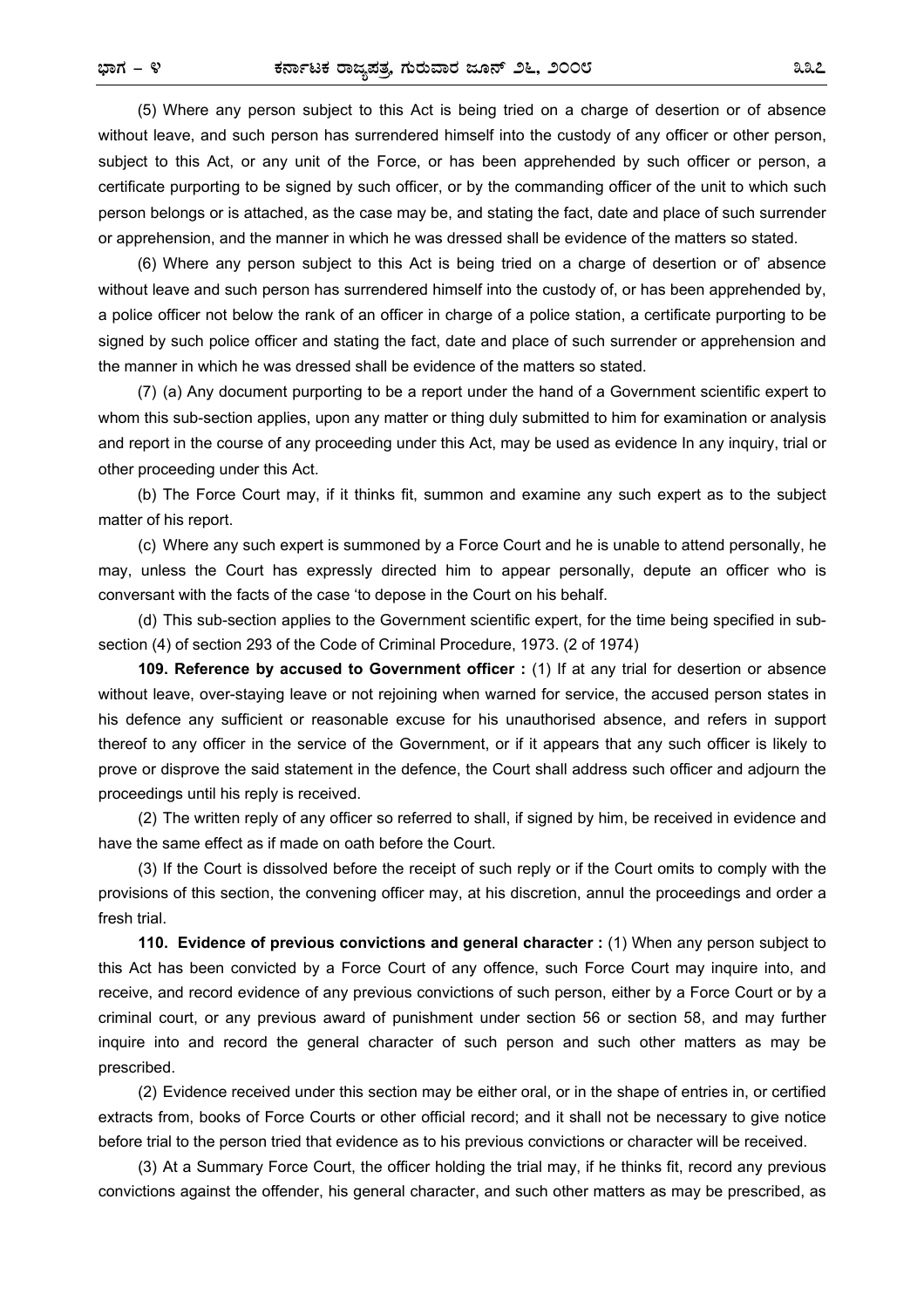of his own knowledge, instead of requiring them to be proved under the foregoing provisions of this section.

**111. Lunacy of accused :** (1) Whenever, in the course of a trial by a Force Court, it appears to the Court that the person charged is by reason of unsoundness of mind incapable of making his defence, or that he committed the act alleged but was by reason of unsoundness of mind incapable of knowing the nature Of the act or knowing that it was wrong or contrary to law, the Court shall record a finding accordingly.

(2) The presiding officer of the Court, or, in the case of a Summary Force Court, the officer holding the trial, shall forthwith report the case to the confirming officer, or to the authority empowered to deal with its finding under section 129, as the case may be.

(3) The confirming officer to whom the case is reported under sub-section (2) may, if he does not confirm the finding, take steps to have the accused person tried by the same or another Force Court for the offence with which he was charged.

(4) The authority to whom the finding of a Summary Force Court is reported under subsection (2) and a confirming officer confirming the finding in any case so reported to him shall order the accused person to be kept in custody in the prescribed manner and shall report the case for the orders of the Central Government.

(5) On receipt of a report under sub-section (4), the Central Government may order the accused person to be detained in a lunatic asylum or other suitable place of safe custody.

**112. Subsequent fitness of lunatic accused for trial :** Where any accused person, having been found by reason of unsoundness of mind to be incapable of making his defence, is in custody or under detention under section 111, any officer prescribed in this behalf, may—

 (a) if such person is in custody under sub-section (4) of section 111, on the report of a medical officer that he is capable of making his defence, or

 (b) if such person is detained in jail under sub-section(5) of section 111, on a certificate of the Inspector-General of Prisons, and if such person is detained in a lunatic asylum under the said subsection, on a certificate of any two or more of the visitors of such asylum and if he is detained in any other place under that sub-section, on a certificate of the prescribed authority, that he is capable of making his defence, take steps to have such person tried by the same or another Force Court for the offence with which he was originally charged or, if the offence is a civil offence, by a criminal court.

**113.Transmission to Central Government of order under section 112 :** A copy of every order made by an officer under section 112 for the trial of the accused shall forthwith be sent to the Central Government.

**114. Release of lunatic accused :** Where any person is in custody under sub-section (4) of section 111 or under detention under sub-section (5) of that Section,—

(a) if such person' is in custody under the said sub-section (4), on the report of a medical officer, or

(b) if such person is detained under the said sub-section (5), on a certificate from any of the authorities mentioned in clause (b) of section 112 that in the judgment of such officer or authority such person may be released without danger of his causing injury to himself or to any other person,

the Central Government may order that such person be released or detained in custody or transferred to a public lunatic asylum if he has not already been sent to such an asylum.

**115. Delivery of lunatic accused to relatives :** Where any relative or friend of any person who is in custody under sub-section (4) of section 111 or under detention under sub-section (5) of that section desires that he should be delivered to his care and custody, the Central Government may, upon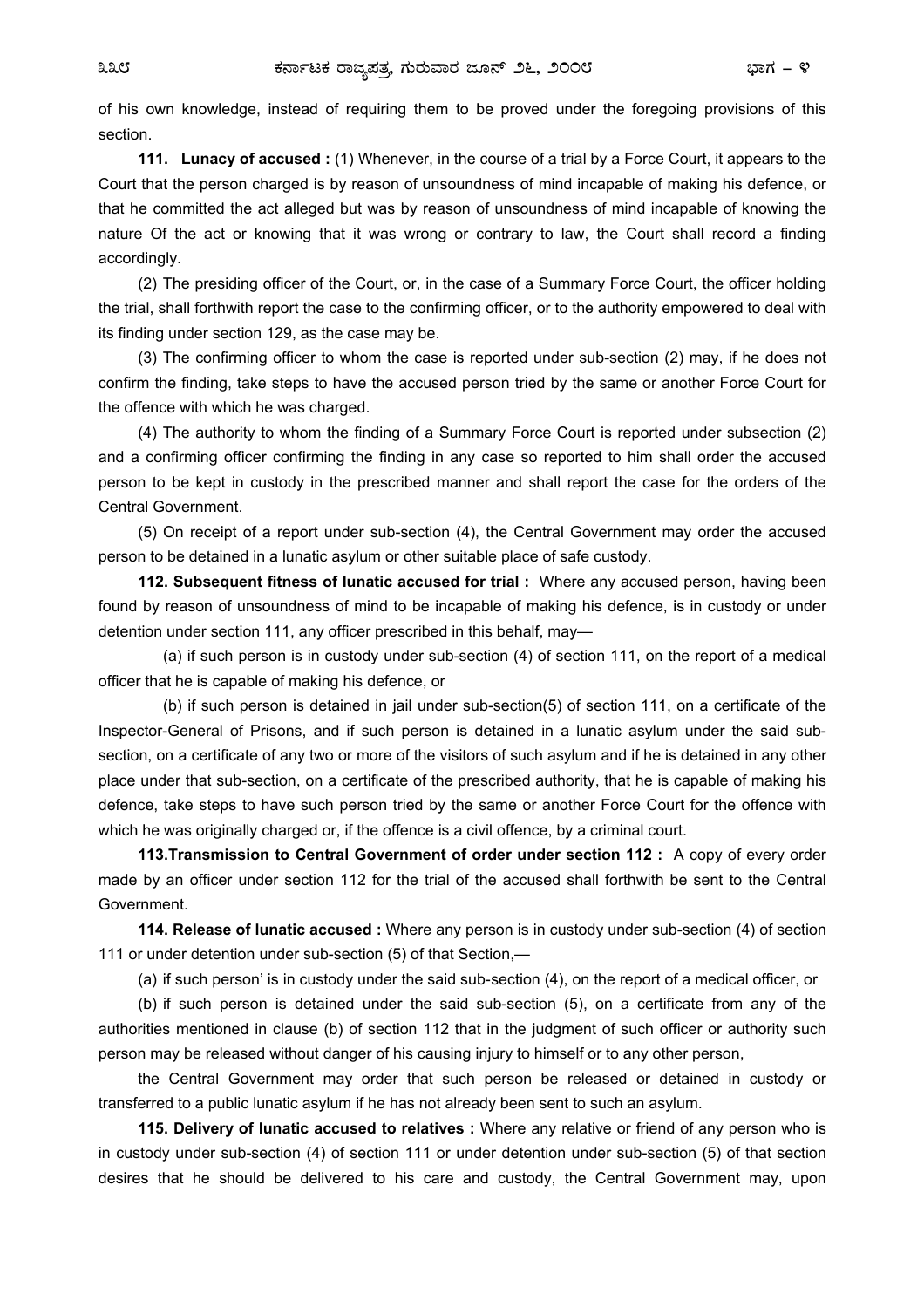application by such relative or friend and, on his giving security to the satisfaction of that Government that the person delivered shall be properly taken care of, and, prevented from doing injury to himself or to any other person,' and be produced for the inspection of such officer, and at such times and places, as the Central Government may direct, order such person to be delivered to such relative or friend.

**116. Order for custody and disposal of property pending trial :** When any property regarding which any offence appears to have been committed, or which appears to have been used for the commission of any offence, is produced before a Force Court during a trial, the Court may make such order as it thinks fit for the proper custody of such property pending the conclusion of the trial, and if the property is subject to speedy or natural decay may, after recording such evidence as it thinks necessary, order it to be sold or otherwise disposed of.

**117. Order for disposal of property regarding which offence is committed :** (1) After the conclusion of a trial before any Force Court, the Court or the office confirming the finding or sentences of such Force Court, or any authority superior to such officer, or, in the case of Summary Force Court whose finding or sentences does not require confirmation, an officer not below the rank of Additional Deputy Inspector-General Within whose command the trial was held, may make such order as it or he thinks fit for the disposal by destruction, confiscation, delivery to any person claiming to be entitled to possession thereof, or otherwise, of any property or document produced before the Court or in its custody, or regarding which any offence appears to have been committed or which has been used for the commission of any offence.

(2) Where any order has been made under sub-section (1) in respect of property regarding which an offence appears to have been committed, a copy of such order signed and certified by the authority making the same may, whether the trial was held within India or not, be sent to a magistrate within whose jurisdiction such property for the time being is situated, and such magistrate shall thereupon cause the order to be carried into effect as if it were an order passed by him under the provisions of the Code of Criminal Procedure, 1973. (2 of 1974)

(3) In this section the term "property" includes, in the case of property regarding which an offence appears to have been committed, not only such property as has been originally in the possession or under the control of any person, but also any property into or for which the same may have been converted or exchanged, and anything acquired by such conversion or exchange whether immediately or otherwise.

**118. Powers of Force Court in relation to proceedings under this Act :** Any trial by a Force Court under the provisions of this Act shall be deemed to be a judicial proceeding within the meaning of sections 193 and 228 (45 of 1860) of the Indian Penal Code and the Force Court shall be deemed to be a Court within the meaning of sections 345 and 346 of the Code of Criminal Procedure, 1973. (2 of 1974)

**119. Tender of pardon to accomplices :** (1) With a view to obtaining the evidence of any person supposed to have been directly or indirectly concerned in or privy to an offence triable by a Force Court other than a Summary Force Court under this Act, the commanding officer, the convening officer or the Force Court, at any stage of investigation or inquiry into or the trial of, the offence, may tender a pardon to such person on condition of his making a full and true disclosure of the whole of the circumstances within his knowledge relating to the offence and to every other person concerned, whether as principal or abettor, in the commission thereof.

(2) The commanding officer or the convening officer who tenders pardon under subsection (1) shall record,

(a) his reasons for so doing.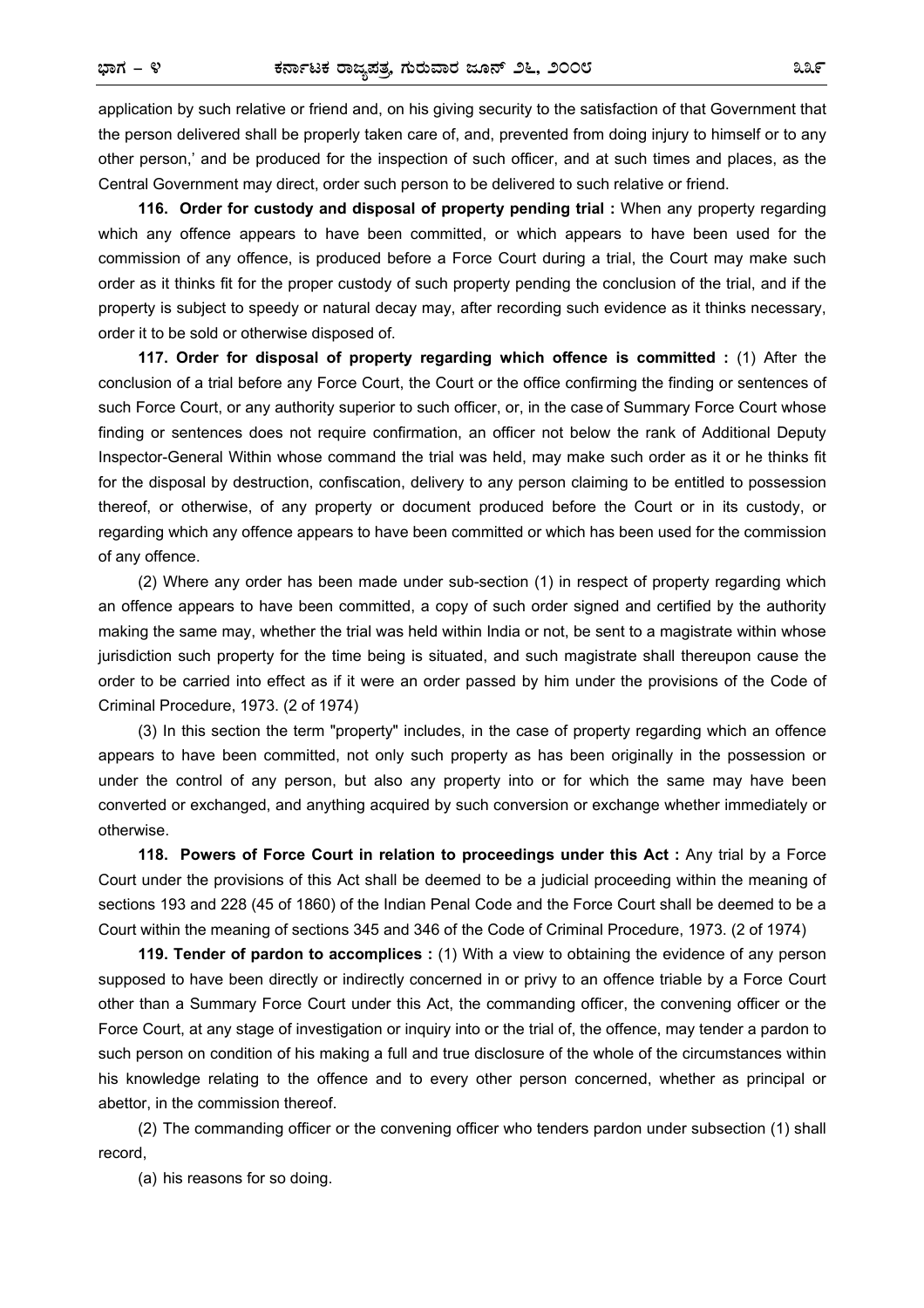(b) whether the tender was or was not accepted by the person to whom it was made, and shall, on application made by accused, furnish him with a copy of such record free of cost.

(3) Every person accepting a tender of pardon made under sub-section (1)

(a) shall be examined as a witness by the commanding officer of the accused and in the subsequent trial, if any;

(b) may be detained in Force custody until the termination of the trial.

**120. Trial of person not complying with conditions of pardon :** (1) Where, in regard to a person who has accepted a tender of pardon made under section 119, the Judge Attorney, or as the case may be, the Deputy Judge Attorney-General, or the Additional Judge Attorney-General, or the officer approved under section 95, certifies that in his opinion such person has, either by wilfully concealing anything essential or by giving false evidence, not complied with the conditions on which the tender was made, such person may be tried for the offence in respect of which the pardon was so tendered or for any other offence of which he appears to have been guilty in connection with the same matter, and also for the offence of giving false evidence:

Provided that such person shall not be tried jointly with any of the other accused.

(2) Any statement made by such person accepting the tender of pardon and recorded by his commanding officer or Force Court may be given in evidence against him at such trial.

(3) At such trial, the accused shall be entitled to plead that he has complied with the condition upon which such tender was made; in which case it shall be for the prosecution to prove that the condition has not been complied with.

(4) At such trial, the Force Court shall, before arraignment, ask the accused whether he pleads that he has complied with the conditions on which the tender of pardon was made.

(5) If the accused does so plead, the Court shall record the plea and proceed with the trial and it shall, before giving its finding on the charge, find whether or not the accused has complied with the conditions of the pardon, and, if it finds that he has so complied, it shall give a verdict of not guilty.

#### **CHAPTER IX**

#### **CONFIRMATION AND REVISION OF PROCEEDINGS**

**121. Finding and sentence not valid unless confirmed :** No finding or sentence of a General Force Court or a Petty Force Court shall be valid except so far as it may be confirmed as provided by this Act.

**122. Power to confirm finding and sentence of General Force Court :** The findings and sentences of General Force Courts may be confirmed by the Central Government or by any officer empowered in this behalf by warrant of the Central Government.

**123. Power to confirm finding and sentence of Petty Force Court :** The findings and sentences of a Petty Force Court may be confirmed by an officer having power to convene a General Force Court or by any officer empowered in this behalf by warrant of such officer.

**124. Limitation of powers of confirming authority :** A warrant issued under section 122 or section 123 may contain such restrictions, reservations or condition as the authority issuing it may think fit.

**125. Power of confirming authority to mitigate, remit or commute sentences :** Subject to such restrictions, reservations or conditions, as may be contained in any warrant issued under section 122 or section 123, a confirming authority may, when confirming the sentence of a Force Court, mitigate or remit the punishment thereby awarded or commute that punishment for any punishment or punishments lower in the scale laid down in section 51.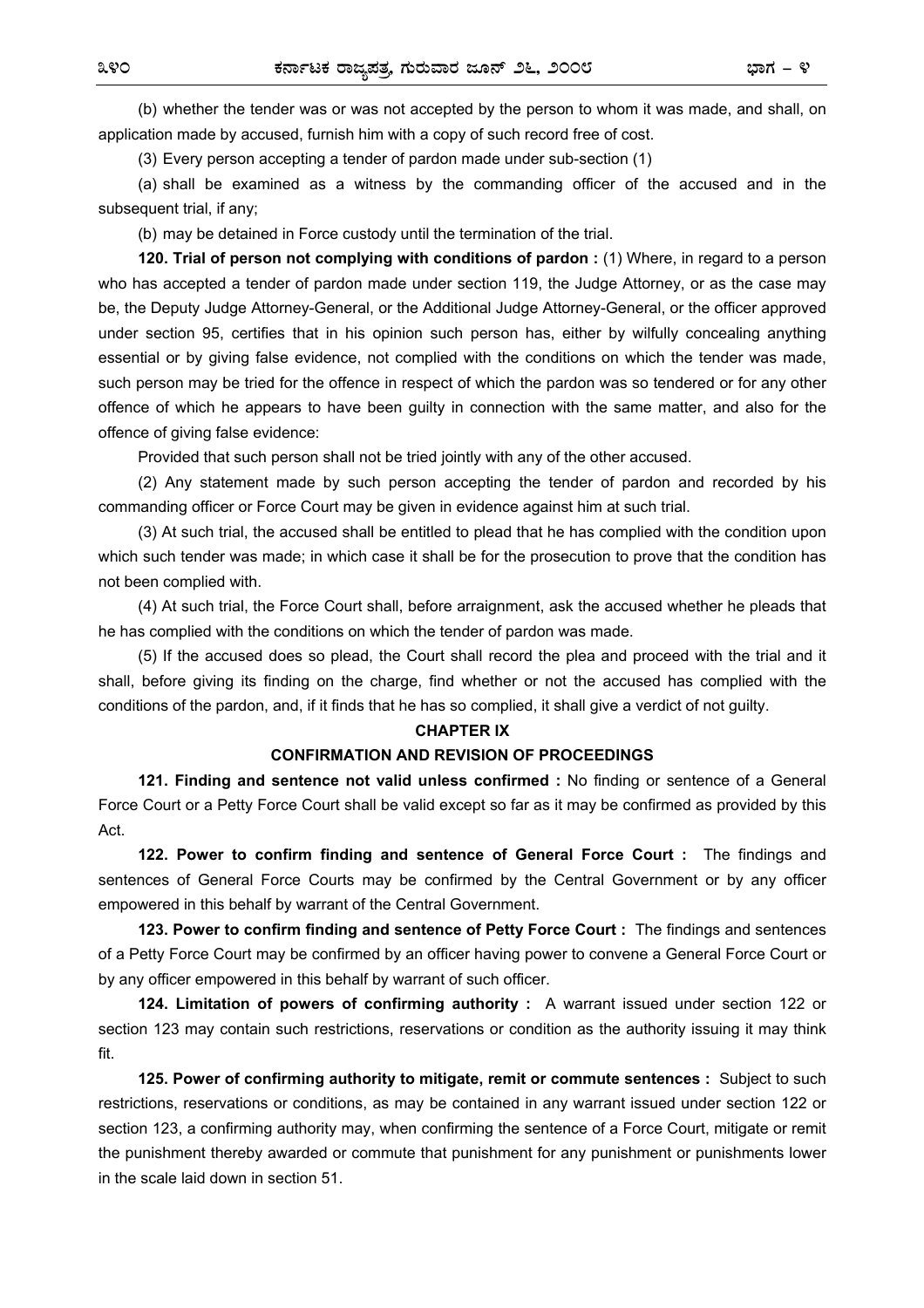**126. Confirming of findings and sentences on board a ship** : When any person subject to this Act is tried and sentenced by a Force Court while on board a ship, the finding and sentence so far as not confirmed and executed on board the ship, may be confirmed and executed in like manner as if such person had been tried at the port of disembarkation.

**127. Revision of finding or sentence :** (1) Any finding or sentence of a Force Court which requires confirmation may be once revised by order of the confirming authority and on such revision, the Court, if so directed by the confirming authority, may take additional evidence.

(2) The Court on revision, shall consist of the same officers as were present when the original decision was passed unless any of those officers are unavoidably absent.

(3) In case of such unavoidable absence the cause there of shall be duly certified in the proceedings and the Court shall proceed with the revision provided that, in the case of a General Force Court it consists of five officers and in the case of a Petty Force Court, of three officers.

**128. Finding and sentence of a Summary Force Court :** The finding and sentence of a Summary Force Court shall not require to be confirmed, but may be carried out forthwith.

**129. Transmission of proceedings of Summary Force Court :** The proceedings of every Summary Force Court shall be forwarded without delay to the officer not below the rank of Additional Deputy Inspector-General within whose command the trial was held, or to the prescribed officer, and such officer, or the Director-General or any officer empowered by him in this behalf may, for reasons based on the merits of the case, but not on merely technical grounds, set aside the proceedings, or reduce the sentence to any other sentence which the Court might have passed.

**130. Alteration of finding or sentence in certain cases :** (1) Where a finding of guilty by a Force Court, which has been confirmed or which does not require confirmation, is found for any reason to be invalid or cannot be supported by the evidence, the authority which would have had power under section 142 to commute the punishment awarded by the sentence, if the finding had been valid may substitute a new finding and pass a sentence for the offence specified or involved in such finding:

Provided that no such 'substitution shall be made unless such finding could have been validly made by the Force Court on the charge and unless it appears that the Force Court must have been satisfied of the facts establishing the said offence.

(2) Where a sentence passed by a Force Court which has been confirmed, or which does not require confirmation, not being a sentence passed in pursuance of a new finding substituted under subsection (1), is found for any reason to be invalid, the authority referred to in sub-section (1) may pass a valid sentence.

(3) The punishment awarded by a sentence passed under sub-section (i) or subsection (2) shall not be higher in the scale of punishments than, or in excess of, the punishment awarded by, the sentence for 'which a new sentence is substituted under this section.

(4) Any finding substituted, or any sentence passed, under this section shall, for the purposes of this Act and the rules, have effect as if it were a finding or sentence, as the case may be, of a Force Court.

**131. Petition against order, finding or sentence of Force Court :** (1) Any person subject to this Act who considers himself aggrieved by any order passed by any Force Court may present a petition to the officer or authority empowered to confirm any finding or sentence of such Force Court, and the confirming authority may take such steps as may be considered necessary to satisfy itself as to the correctness, legality or propriety of the order passed or as to the regularity of any proceeding to which the order relates.

(2) Any person subject to this Act who considers himself aggrieved by a finding or sentence of any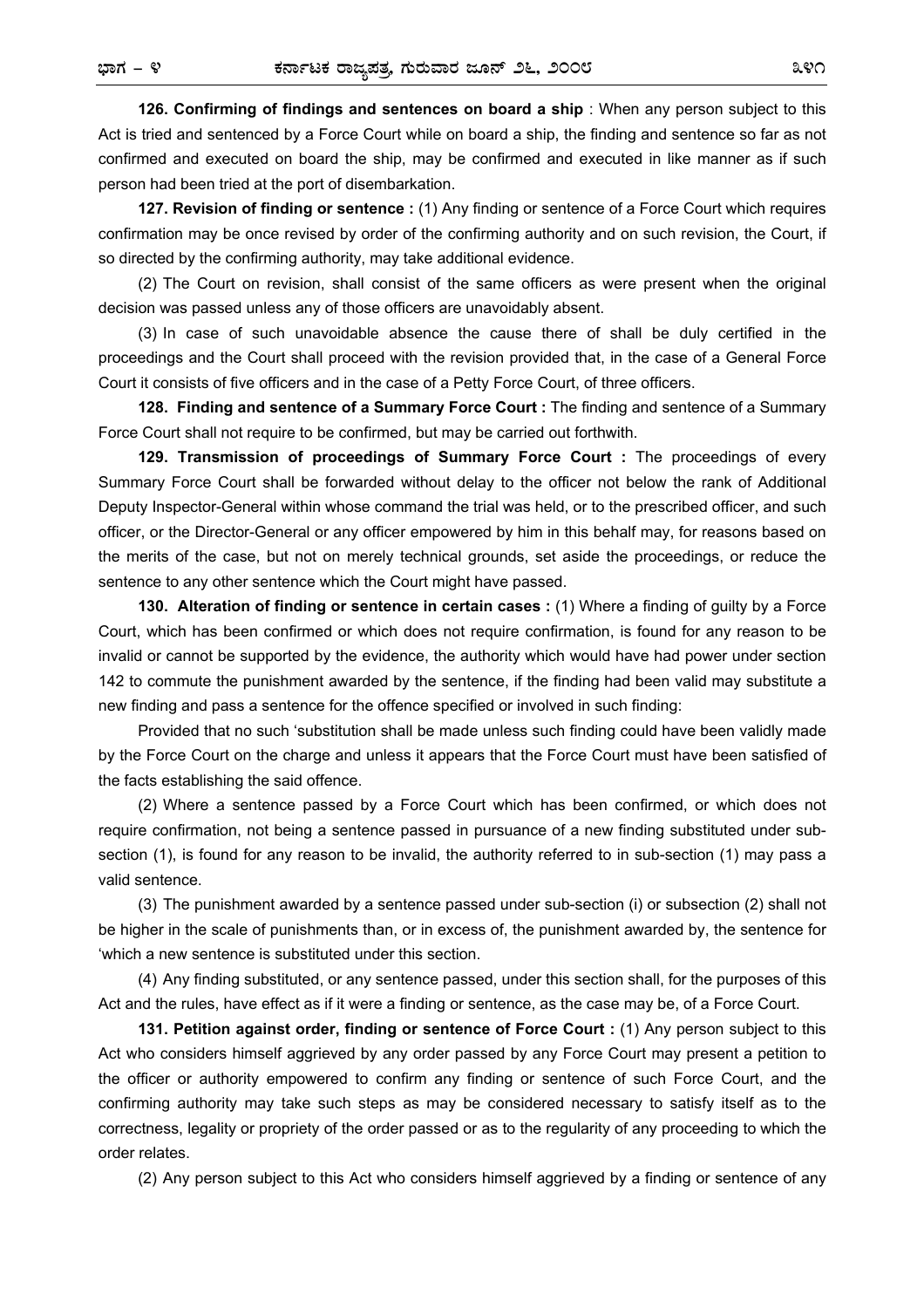Force Court which has been confirmed, may present a petition to the Central Government, the Director-General or any prescribed officer superior in command to the one who confirmed such finding or sentence, and the Central Government, the Director-General, or the prescribed officer, as the case may be, may pass such order thereon as it or he thinks fit.

**132. Annulment of proceedings :**The Central Government, the Director-General or any prescribed officer may annul the proceedings of any Force Court on the ground that they are illegal or unjust.

#### **CHAPTER X**

#### **EXECUTION OF SENTENCES, PARDONS, REMISSIONS, ETC.**

**133. Execution of sentence of death :** In executing a sentence of death, a Force Court shall, in its discretion direct that the offender shall suffer death by being hanged by the neck until he be dead, or shall suffer death by being shot to death.

**134. Commencement of sentence of imprisonment :** Whenever any person is sentenced by a Force Court under this Act to imprisonment, the term of his sentence shall, whether it has been revised or not, be reckoned to commence on the day on which the original proceedings were signed by the presiding officer, or in the case of a Summary Force Court, by the Court:

Provided that if for any reason beyond the control of the commanding officer or superior officer, the sentence of imprisonment cannot be executed in full or in part, the convict shall be liable to undergo the whole or unexpired portion of sentence, as the case may be, when it becomes possible to carry out the same:

Provided further that the period of detention or confinement, if any, undergone by an accused person during the investigation, inquiry or trial of the case in which he is sentenced and before the date of which the original proceedings were signed shall be set off against the term of his sentence and the liability of such person to undergo imprisonment shall be restricted to the remainder, if any of the term of his sentence.

**135. Execution of sentence of imprisonment :**(1) Whenever any sentence of imprisonment is passed under this Act by a Force Court or whenever any sentence of death is commuted to imprisonment, the confirming officer or in case of a Summary Force Court the officer holding the Court or such other officer as may be prescribed shall, save as otherwise provided in sub-sections (3) and (4), direct that the sentence shall be carried out by confinement in a civil prison.

(2) When a direction has been made under sub-section (1), the commanding officer of the person under sentence or such other officer as may be prescribed shall forward a warrant in the prescribed form to the officer in charge of the prison in which such person is to be confined and shall arrange for his despatch to such prison with the warrant.

(3) In the case of a sentence of imprisonment for a period not exceeding three months and passed under this Act by a Force Court, the appropriate officer under sub-section (1) may direct that the sentence shall be carried out by confinement in Force custody instead of in a civil prison.

(4) On active duty, a sentence of imprisonment may be carried out by confinement in such place as the officer not below the rank of Additional Deputy Inspector-General within whose command the person sentenced is serving or, any prescribed officer may from time to time appoint.

**136. Temporary custody of convict :** Where a sentence of imprisonment is directed to be undergone in a civil prison, the convict may be kept in Force custody or in any other fit place till such time as it is possible to send him to a civil prison.

**137. Execution of sentence of imprisonment in special cases :** Whenever, in the opinion of an officer not below the rank of Additional Deputy Inspector-General within whose command the trial is held,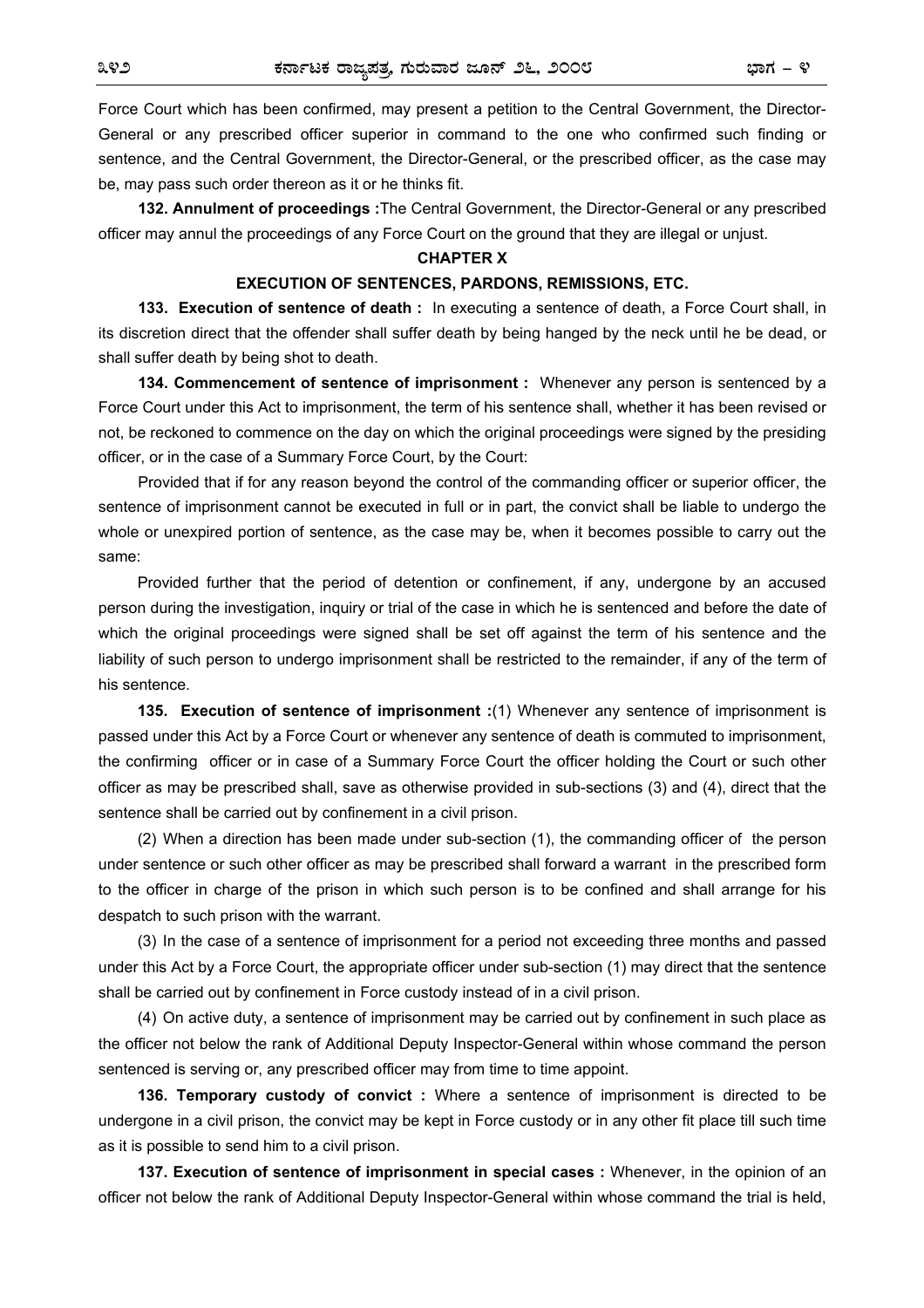any sentence or portion of a sentence of imprisonment cannot for special reasons conveniently be carried out in Force custody in accordance with the provisions of section 135, such officer may direct that such sentence or portion of sentence shall be carried out by confinement in any civil prison or other fit place.

**138. Conveyance of prisoner from place to place :** A person under sentence of imprisonment may during his conveyance from place to place or when on board a ship, aircraft, or otherwise, be subjected to such restraint as is necessary for his safe conduct and removal.

**139. Communication of certain orders to prison officers :** Whenever an order is duly made under this Act setting aside or varying any sentence, order or warrant under which any person is confined in a civil prison, a warrant in accordance with such order shall be forwarded by the officer making the order or his staff officer or such other person as may be prescribed, to the officer in charge of the prison in which such person is confined.

**140. Recovery of fine :** When a sentence of fine is imposed by a Force Court under section 49, a copy of such sentence signed and certified by the confirming officer, or where no confirmation is required, by the officer holding the trial may be sent to any magistrate in India, and such magistrate shall thereupon cause the fine to be recovered in accordance with the provisions of the Code of Criminal Procedure. 1973, (2 of 1974) as if it were a sentence of fine imposed by such magistrate.

**141. Informality or error in order or warrant :** Whenever any person is sentenced to imprisonment under this Act, and is undergoing the sentence in any place or manner in which he might be confined under a lawful order or warrant in pursuance of this Act, the confinement of such person shall not be deemed to be illegal only by reason of informality or error in, or as respects the order, warrant or other document, or the authority by which, or in pursuance whereof such person was brought into, or, is confined in any such place, and any such order, warrant or document may be amended accordingly.

**142. Pardon and remission :** When any person subject to this Act has been convicted by a Force Court of any offence, the Central Government or the Director-General or, in the case of a sentence, which he could have confirmed or which did not require confirmation, an officer not below the rank of Additional Deputy Inspector-General within whose command such person at the time of conviction was serving, or the prescribed officer may,—

(a) either with or without conditions which the person sentenced accepts, pardon the person or remit the whole or any part of the punishments awarded; or

(b) mitigate the punishment awarded; or

(c) commute such punishment for any less punishment or punishments mentioned in this Act; or

(d) either with or without conditions which the person sentenced accepts, release the person on parole.

**143. Cancellation of conditional pardons, release on parole or remission :** (1) If any condition on which a person has been pardoned or released on parole or a punishment has been remitted is, in the opinion of the authority which granted the pardon, release or remission, not fulfilled, such authority may cancel the pardon, release or remission, and thereupon the sentence of the Court shall be carried into effect as if such pardon, release or remission had not been granted.

(2)A person whose sentence of imprisonment is carried into effect under the provisions of subsection (1) shall undergo such imprisonment only for the unexpired portion of his sentence.

**144. Suspension of sentence of imprisonment** : (1) Where a person subject to this Act is sentenced by a Force Court to imprisonment, the Central Government, the Director-General or any officer empowered to convene a General Force Court may suspend the sentence whether or not the offender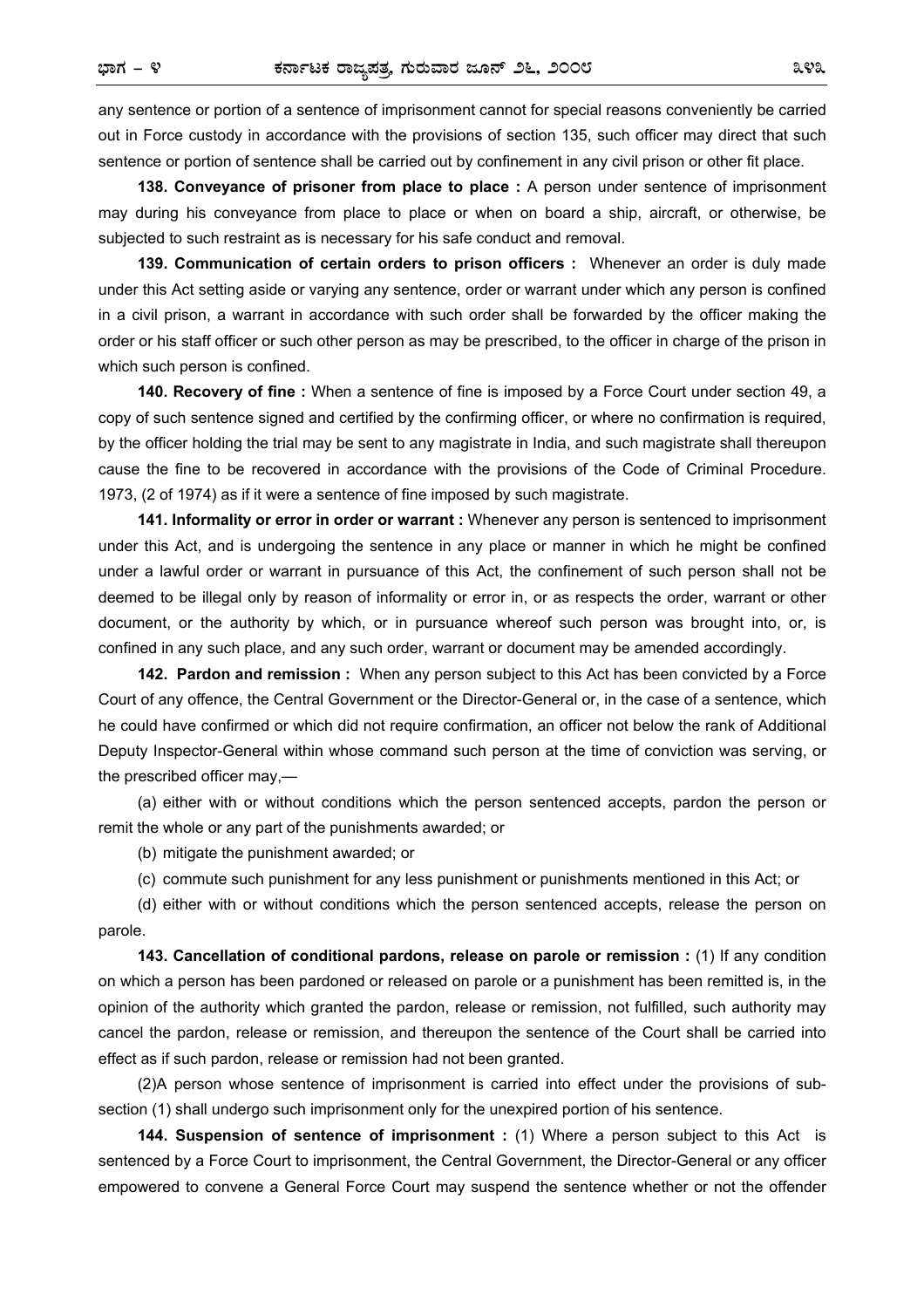has already been committed to prison or to Force custody.

(2) The authority or officer specified in sub-section (1) may, in the case of an offender so sentenced direct that until the orders of such authority or officer have been obtained, the offender shall not be committed to prison or to Force custody.

(3) The powers conferred by sub-sections (1) and (2) may be exercised in the case of any such sentence which has been confirmed, reduced or commuted.

**145. Orders pending suspension of sentence :** (1) Where the sentence referred to in section 144 is imposed by a Force Court other than a Summary Force Court, the confirming officer may, when confirming the sentence, direct that the offender be not committed to prison or to Force custody until the orders of the authority or officer specified in section 144 have been obtained

(2) Where a sentence of imprisonment is imposed by a Summary Force Court, the officer holding the trial may make the direction referred to in sub-section (1).

**146. Release on suspension of sentence :** where a sentence is suspended under section 144, the offender shall forthwith be released from custody.

**147. Computation of period of sentence :** Any period during which the sentence is under suspension shall be reckoned as part of the term of such sentence.

**148. Order after suspension of sentence :** The authority or officer specified in section 144 may, at any time while a sentence is suspended, order—

(a) that the offender be committed to undergo the unexpired portion of the sentence; or

(b) that the sentence be remitted.

**149. Reconsideration of case after suspension of sentence :** (1) Where a sentence has been suspended, the case may at any time, and shall at intervals of not more than four months, be reconsidered by the authority or officer not below the rank of an Additional Deputy Inspector-General duly authorised by the authority or officer specified in section 144.

(2) Where, on such reconsideration by the officer so authorised, it appears to 'him that the conduct of offender since his conviction has been such as to justify a remission of sentence, he shall refer the matter to the authority or officer specified in :section 144:

**150. Fresh sentence after suspension :**Where an offender, while a sentence on him is suspended under this Act, is sentenced for any other offence, then—

 (a) if the further sentence is also suspended under this Act, the two sentences shall run concurrently;

 (b) if the further sentence is for a period of three months or more and is not suspended under this Act, the offender shall also be committed to prison or Force custody for the unexpired portion of the previous sentence, but both sentences shall run concurrently; and

 (c) if the further sentence is for a period of less than three months and is not suspended under this Act, the offender shall be so committed on that sentence only, and the previous sentence shall, subject to any order which may be passed under section 148 or section 149, continue to be suspended.

**151. Scope of power of suspension of sentence :** The powers conferred by sections 144 and 148 shall be in addition to, and not in derogation of, the power of mitigation, remission and commutation.

**152. Effect of suspension and remission of sentence on dismissal :** (1) Where in addition to any other sentence the punishment of dismissal has been awarded by a Force Court, and such other sentence is suspended under section 144, then, such dismissal shall not take effect until so ordered by the authority or officer specified in section 144.

(2) If such other sentence is remitted under section 148, the punishment of dismissal shall also be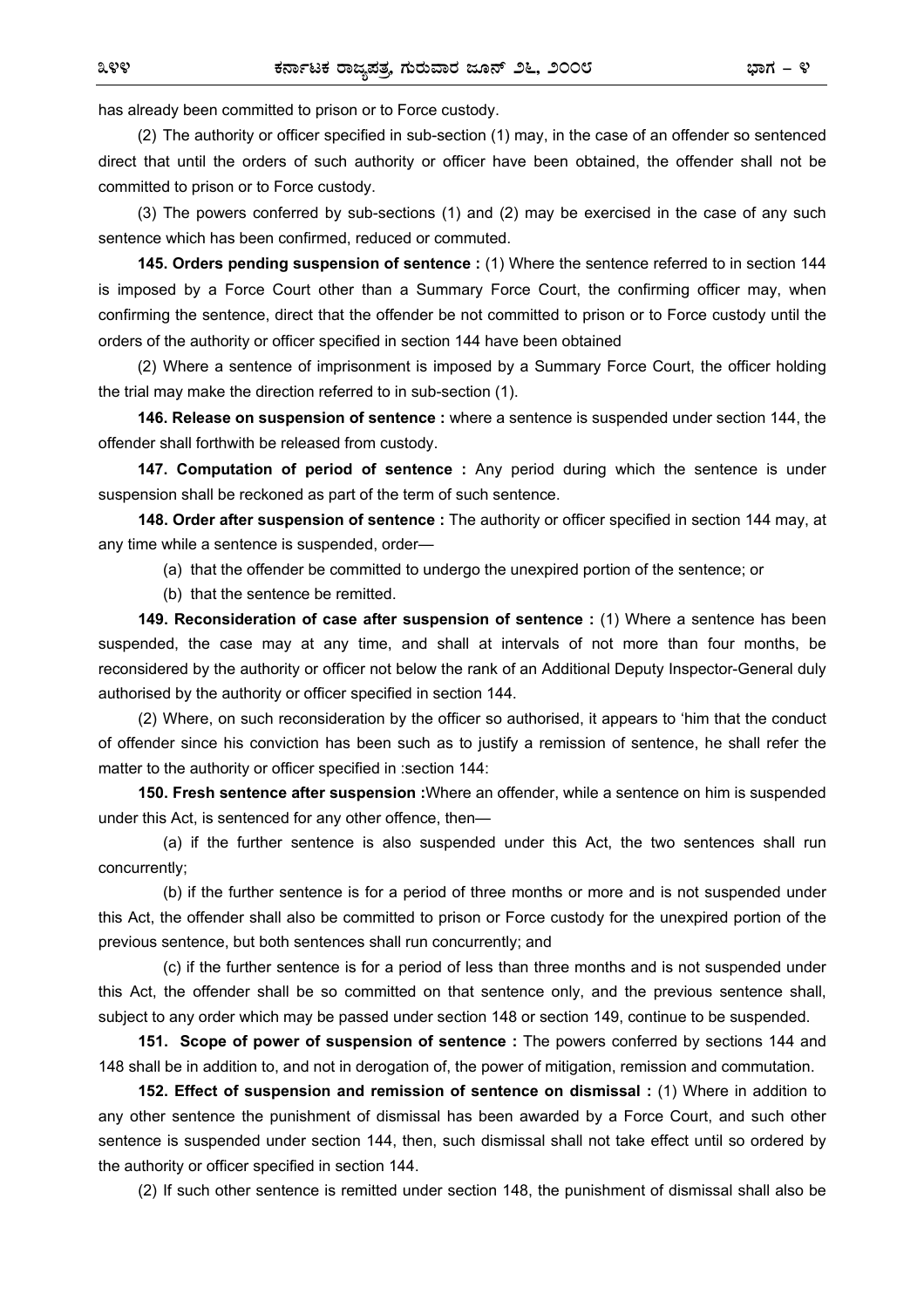remitted.

## **CHAPTER XI MISCELLANEOUS**

**153. Powers and duties conferrable and imposable on members of the Force :** (1) The Central Government may, by general or special order published in the Official Gazette, direct that, subject to such conditions and limitations as may be specified in the order, any member of the Force may exercise or discharge such of the powers or duties under any Central Act as may be specified in the said order, being the powers and duties which, in the opinion of the Central Government, an officer of the corresponding or lower rank is by such Central Act empowered to exercise or discharge for the said purposes.

(2) The Central Government may, by general or special order published in the Official Gazette, confer or impose, with the concurrence of the State Government concerned, any of the powers or duties which may be exercised or discharged under a State Act by a police officer upon a member of the Force who, in the opinion of the Central Government, holds a corresponding or higher rank.

(3) Every order made under this section shall be laid, as soon as may be after it is made, before each House of Parliament, while it is in session, for a total period of thirty days which may be comprised in one session or in two or more successive sessions, and if, before the expiry of the session immediately following the session or the successive sessions aforesaid, both Houses agree in making any modification in the order or both Houses agree that the order should not be made, the order shall thereafter have effect only in such modified form or be of no effect, as the case may be; so, however, that any such modification or annulment shall be without prejudice to the validity of anything previously done under that order.

**154. Protection for acts of members of the Force :** 1) In any suit or proceeding against any member of the Force for any act done by him in pursuance of a warrant or order of a competent authority, it shall be lawful for him to plead that such act was done by him under the authority of such warrant or order

(2) Any such plea may be proved by the production of the warrant or order directing the act, and if it is so proved, the member of the Force shall thereupon be discharged from liability in respect of the act so done by him, notwithstanding any defect in the jurisdiction of the authority which issued such warrant or order.

(3) Notwithstanding anything contained in any other law for the time being in force, any legal proceeding (whether civil or criminal) which may lawfully be brought against any member of the Force for anything done or intended to be done under the powers conferred by, or in pursuance of any provision of this Act or the rules, shall be commenced within three months after the act complained of was committed and not otherwise, and notice in writing of such proceeding and of the cause thereof shall be given to the defendant or his superior officer at least one month before the commencement of such proceeding.

**155. Power to make rules :** (1) The Central Government may, by notification, make rules for the purpose of carrying out the provisions of this Act.

(2) In particular, and without prejudice to the generality of the foregoing power, such rules may provide for-

 (a) the manner of constitution of the Force and conditions of service of its members under section 4;

(b) superintendence, direction and control of the Force under section 5;

 (c) the persons to be enrolled to the Force, mode of enrolment and procedure thereof under section 6;